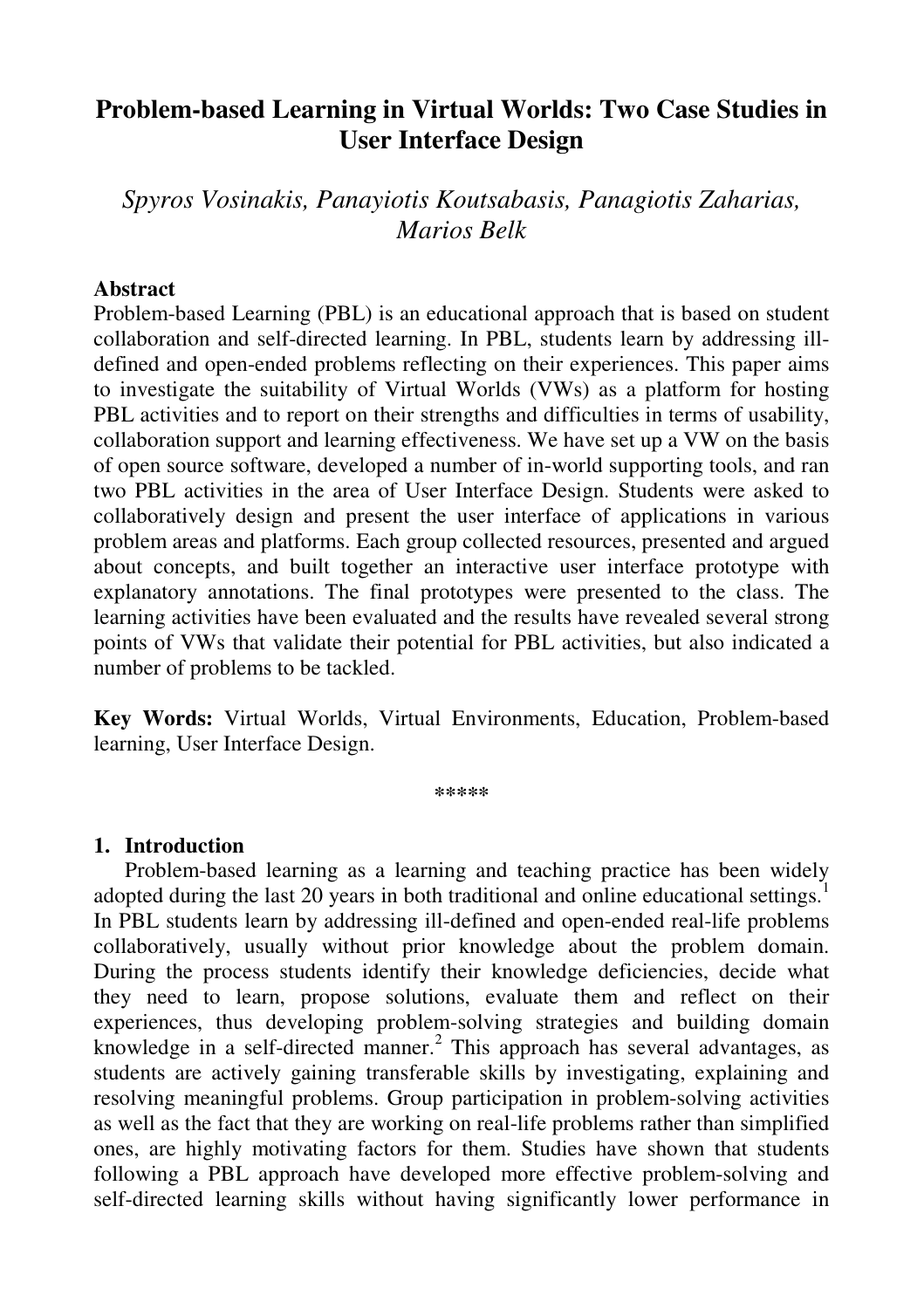understanding facts and concepts, compared to students following traditional approaches.<sup>3</sup>

Collaboration and interaction are some of the critical factors for PBL success in both traditional and online learning settings. $4,5,6$  Therefore, it is not surprising that PBL has been characterized as one of the most appropriate learning methods in virtual worlds.<sup>7</sup> VWs provide great opportunities for both synchronous and asynchronous learning and are highly collaborative, interactive and persistent 3D environments. Instructors and educators can prepare learning materials as in-world tutorials and develop interactive learning scenarios, and students/learners are invited to interact with the world and become active participants in these scenarios. However, the majority of institutions that currently use VWs as part of their curricula simply employ them for resource sharing and conferencing, and the common activities that take place within the environment are text or voice-based communication, document storage and exchange, group discussions and presentations.8,9,10 These approaches do not exploit the powerful affordances of VW in presenting real-time simulations of custom environments, in which users can actively participate in an experiential and constructivist manner.

Up to date there are only a few approaches attempting to realize PBL and other constructivist learning methods in  $VWs$ ,  $^{11,12,13}$  This is to some extent reasonable since that VWs are a new medium that is currently being explored in many dimensions with respect to their affordances for learning. Related studies pose problems to students that need to be pursued in the VW. However, in many of these cases important PBL principles are not followed mainly because authentic and ill-defined problems are not presented to students, who in turn are not engaged in self-directed learning and deep critical thinking, but in mere problem solving. In addition, much of the relevant research on PBL is still conceptual and information about detailed evaluation with regard to specific methods and practices is lacking. We argue that VWs should be explored for setting up novel educational interventions that support and visualize evolving in-world activities with the presence and participation of people who construct and manipulate 3D objects and tools.

The aim of our work is to explore meaningful ways for the facilitation of collaborative PBL activities in VWs. We present the design and evaluation of two PBL interventions in the area of user interface design. Our goal was to engage students in PBL activities through their collaborative design, experimentation and evaluation of user interface prototypes. We designed an educational environment on top of an existing VW platform, built a number of supporting tools for collaboration and prototyping, and facilitated a set of learning activities over two studies. The first intervention was a laboratory study that occurred as an additional lecture in undergraduate students of product design engineering, and lasted for a single day. For this study we performed a detailed evaluation of the activities combining various methods for data collection and analysis in order to explore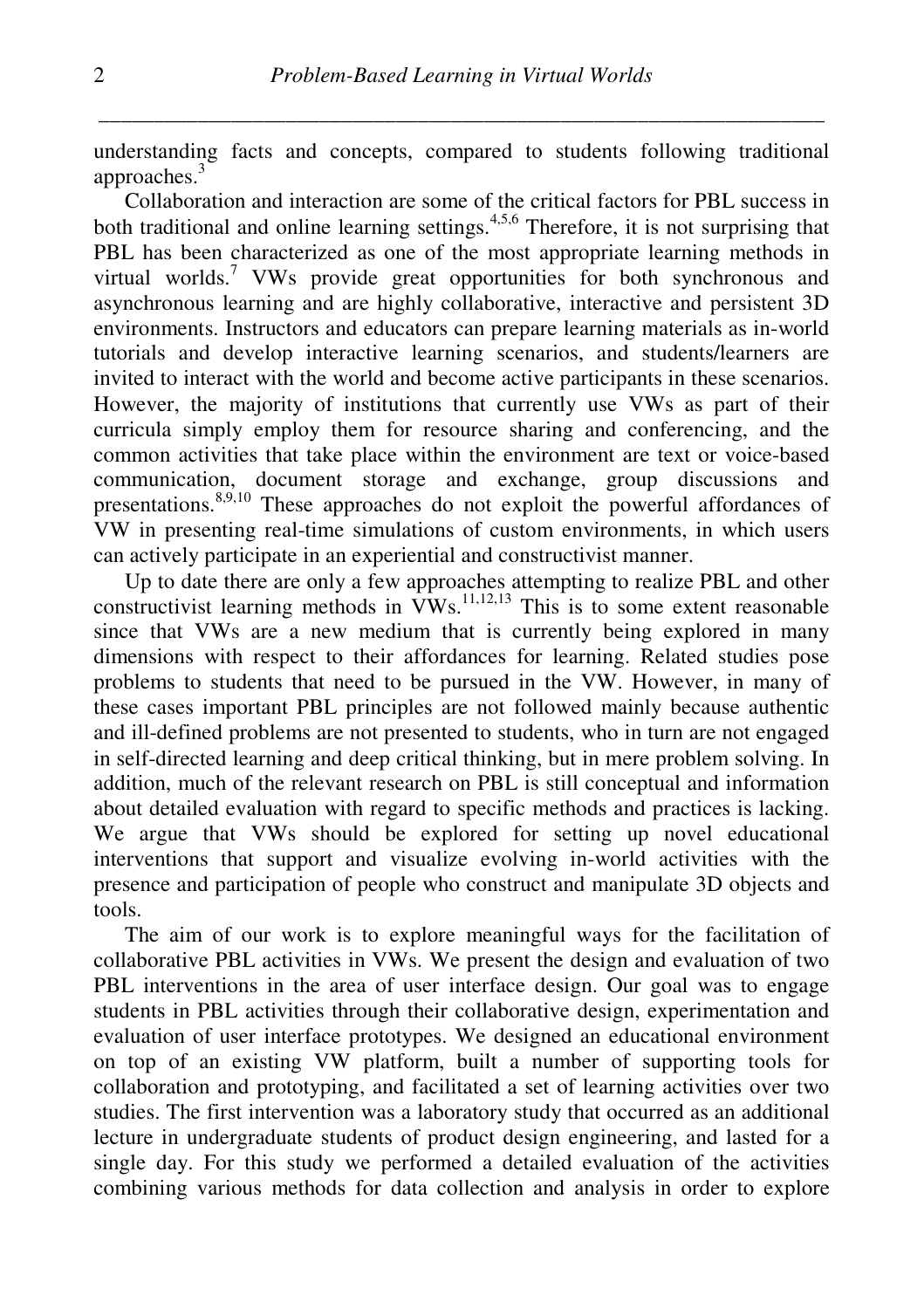dimensions of collaboration, learning and usability. Following the first study, we used the same environment for a field study that was carried out as part of the laboratory course of HCI (Human-Computer Interaction) at a computer science department and lasted two months. In this study we put much emphasis on the evaluation of collaborative learning activities according to the PBL philosophy and were able to obtain qualitative results about the learners' experience with the VW. Our evaluation results and experiences out of these studies reveal several strengths and weaknesses of VWs as potential PBL platforms.

### **2. Virtual Worlds as Constructivist Learning Platforms**

Virtual Worlds have a number of important characteristics that can facilitate educational activities. First of all, they can be used to support *distant* and *asynchronous collaboration* of learning communities. They offer various tools for communication in real-time, such as voice and text chat, avatar co-presence, gestures, etc, and they also have the means for offline collaboration, such as creating and maintaining resource collections organized using various spatial metaphors, commenting, placing annotations, sending offline messages, etc. Although traditional CSCW (Computer-Supported Collaborative Work) tools may be considerably more effective in some of the aforementioned tasks, VWs have the advantage that they afford all these features in an integrated environment that allows for mutual awareness. This characteristic is very important for the socialization and co-operation of the learning community.<sup> $14$ </sup> VWs compared to other learning tools have the unique properties of *presence* and *autonomy*. They may generate rich experiential learning environments, through which learners find themselves in realistic or imaginary spaces, perform experiments, observe the results and formulate theories. Given that imitation of reality is not necessary, a virtual learning environment may use custom visual metaphors and rules for the behavior of its objects to present complex abstract concepts in novel ways.<sup>15</sup> Instructors and learners may also be able to create their own interactive forms to communicate their ideas and concepts in a much more vivid way compared to textual and graphical descriptions. Finally, VWs are an *engaging* medium that may attract younger learners in a variety of ways.

Based on the aforementioned characteristics, VWs seem to be ideal candidates as constructivist learning environments, because:

- The sense of *presence* that users feel when immersed in a VW allows them to perceive it as a space they belong to, rather than a digital environment they are interacting with, e.g. a Web site.
- The characteristic of *persistence* found in VWs lets users reform the space and construct their own meaningful structures.
- The *embodiment* of users as avatars in the VW allows them to interact with others in richer ways, e.g. using nonverbal forms of communication, compared to other means of mediated interaction, e.g. chat, forums, etc.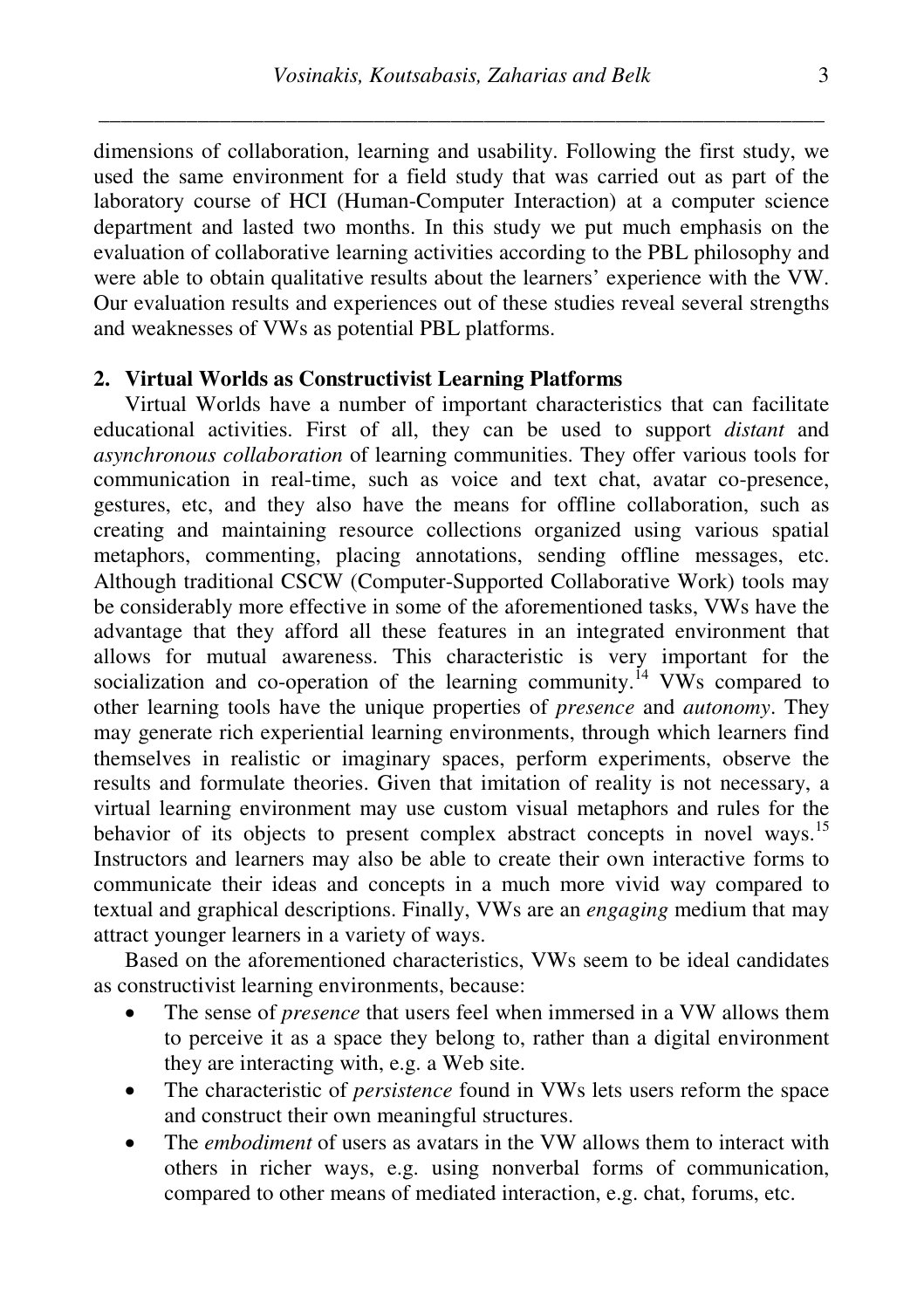- The *expressiveness* of animated interactive 3D graphics can be used to present abstract or complex concepts that are difficult to comprehend in a textual form using *metaphors*, and help learners to interpret the environments or even construct their own interpretations and communicate them to their peers.
- The *real-time simulation* and *3D interaction* capabilities of VWs can be exploited to implement the appropriate tools and devices for experiential learning and problem solving.

There is not much research on how PBL and other constructivist learning methods can be realized in VWs. Girvan and Savage proposed Communal Constructivism as a potentially appropriate pedagogy for use in Second Life.<sup>16</sup> According to Communal Constructivism learners try to build knowledge not only with a focus on themselves but for other future learners as well. Some distinctive features of this pedagogy are the interaction with the environment to construct knowledge, the active collaboration of learners and the transfer of knowledge between groups. Bignell and Parson claim that one of the most appropriate learning methods in virtual worlds, especially in Second Life, is Problem-based Learning.<sup>17</sup> They support that instructors and educators can prepare learning materials as immersive tutorials and develop interactive learning scenarios, and students/learners can be invited to interact with the world and become active participants in these scenarios, usually in small groups.

A number of case studies have been presented in the last few years that involved PBL activities in VWs. Brown et al demonstrated the suitability of SL for problem-based learning through the mapping of learning activities on to PBL goals, as they have been stated in the framework of Hmelo-Silver.<sup>18</sup> The problems posed to the students were to create short video clips from their activities in SL using the technique of machinima, i.e. the generation of cinematic video by capturing in real-time the rendered screen of VWs. According to the findings it is supported that development of wider transferable skills can be realized effectively through virtual worlds such as SL. In another related study, Good et al reported findings from a case study with a 'strong' PBL approach where students were tasked to create learning experiences within SL for external clients.<sup>19</sup> The emphasis was mainly placed on the process of how students formed groups and created the interactive learning experiences by using the affordances of SL. It was found that SL can contribute to PBL as a pedagogical approach in several ways such as supporting the roles of tutors and students, facilitating their relationships, enhancing students' motivation and ownership of the project, as well as easing the assessment activities by the tutors.

Omale et al sought to discover how unique attributes of VW, such as the avatars, the 3D space and the bubble dialogue boxes are being used for PBL activities.<sup>20</sup> They present a case study of an online PBL environment in which participants were asked to select appropriate learning theories and instructional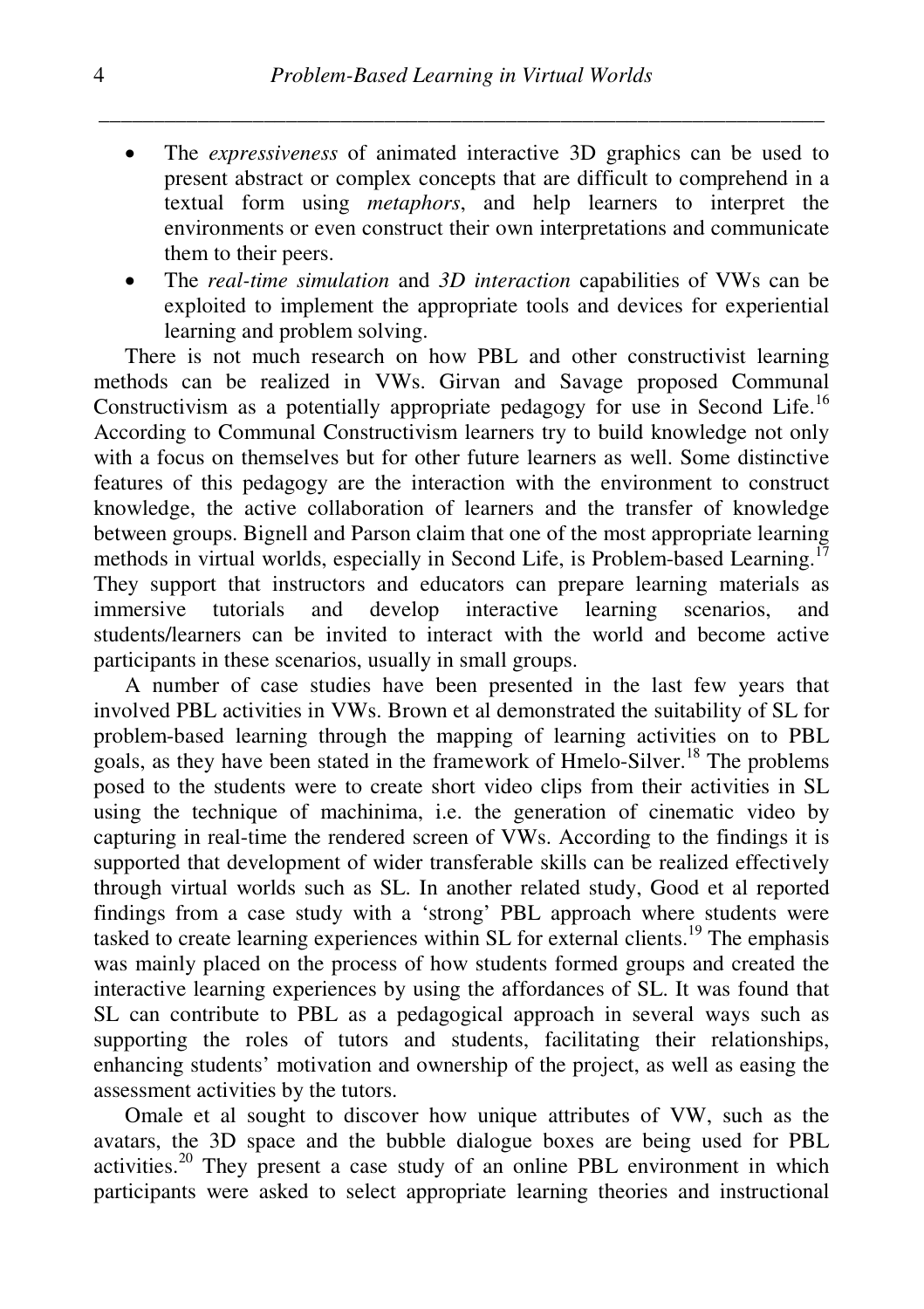strategies for a science education program. The evaluation results suggest that the VW had a positive impact on the learners' social presence, but learning was not enhanced; rather, they were distracted by the technology. Also, the evaluation results showed that the VW attributes promoted negotiation, clarification and brainstorming among participants, but had less influence on organizational issues.

Vrellis et al used Second Life (SL) to implement a collaborative problem-based learning activity following a constructivist approach.<sup>21</sup> The VW presented a simple physics experiment (calculating the direction of a bullet in a shooting task) and pairs of students had to collaboratively propose a solution to the problem using a calculator, two rulers and a shared whiteboard. The empirical results highlighted several advantages of VWs for constructivist learning, such as the persistence of the environment, the in-world object manipulation and the use of learning tools.

Notwithstanding the value of these approaches for investigating the appropriateness of VWs as constructivist learning environments, these works do not fully conform to important PBL principles mainly because they do not pose authentic, ill-defined problems to students who in turn are not engaged in selfdirected learning and deep critical thinking. In some cases the problem domain was related to activities that are inherently supported by VWs, e.g. machinima production, and in other cases the 3D environment has been mainly used for group discussions and brainstorming. In addition, constructivist activities such as the use of tools to collaboratively experiment with various problem solutions have not been included.

#### **3. A Virtual World for User-Interface Design**

The authors have set up a VW as a platform to host PBL activities in User Interface Design. The implementation has been based entirely on open source software. The world server was installed in a standalone PC using the OpenSimulator platform<sup>22</sup>, and the FreeSwitch server<sup>23</sup> has been set up and connected to the environment to provide voice communication support.

The implementation of PBL activities in VWs poses strong requirements on the environment's side concerning their affordances to fulfill the communication and collaboration needs of remote students and teachers. A necessary prerequisite to detect such requirements is to identify the common student tasks during a session and to discover the collaboration needs for each task. For our study in the area of user interface design we have identified the following tasks in group-based PBL activities:

- In the early stages, students discuss about the problem, write down facts and reveal aspects for which further knowledge may be required.
- Then, they assign roles to group members, search for and share resources, and formulate, present and explain their ideas.
- Finally, they collaboratively assemble a final solution, refine it and present it to the class to be further evaluated.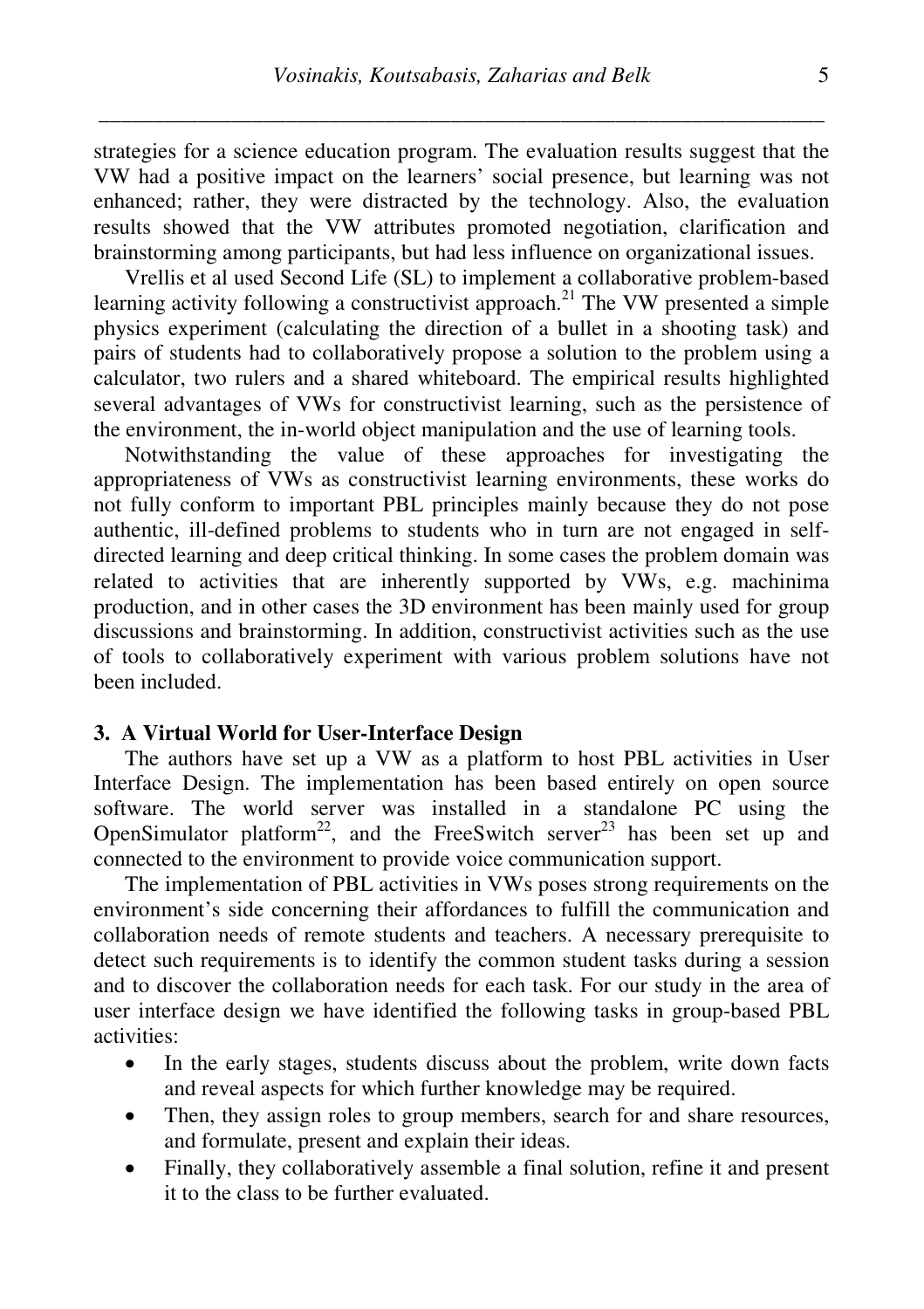The platform we have employed for our study provided inherent support only for part of these tasks. We have therefore implemented a number of additional tools that were available to students during the study in order to overcome these obstacles and to enhance the collaboration affordances of the environment. The implemented tools were:

- **Resource:** an object that links to external web resources. It can be used by the teacher(s) in order to provide some initial resources to the students (guidelines, design patterns, templates, etc.) to aid them during their tasks, and by the student groups in order to share and organize the resources they found in their self-directed learning activities.
- **Comment Recorder:** a tool to record and playback user messages. It can be used to take notes from conversations during the early collaboration stages and also as a tool to record viewer comments during the final evaluation stage.
- Annotation: an object that contains a written message. Annotations can be used for the asynchronous collaboration between group members (e.g. in the form of comments, notes about things to be done, role descriptions, etc.) or they may be attached to the user interface prototype as further notes or explanations of design choices.
- **Interface Element:** an object with scripted behavior that can be used as a user interface component in the working prototype. Students can combine and configure copies of the "Interface Element" object in order to design buttons, windows and image containers during the final stages of the learning activity and collaboratively construct an interactive user interface prototype.



*Image 1* **-** The supporting tools of the environment. a. Interface Element, b. Resource, c. Comment Recorder, d. Annotation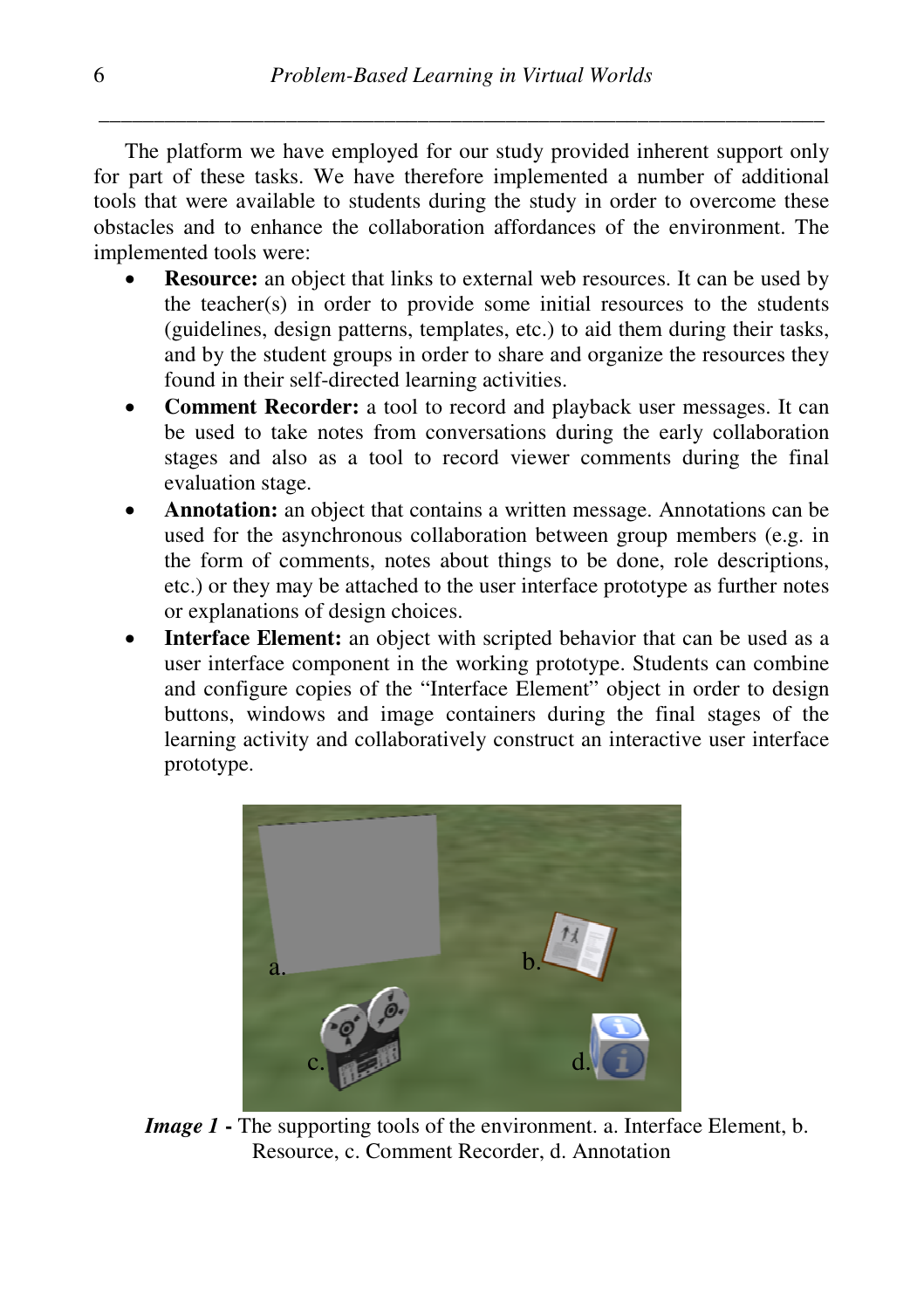The aforementioned objects were provided to each student on initialization and they could insert multiple copies of them inside the environment. Image 1 presents a screenshot of the four tools.

## **4. User Studies**

#### A. Laboratory Study

The first study was an exploratory laboratory experiment that simulated the use of VWs for user interface design. The participants were ten students, who had considerable experience in user interface design, since that they had all attended the courses of: human-computer interaction, interaction design and multimedia design. The participants were allocated in three equivalent groups in terms of their experience in VWs and their user interface design skills and they communicated with an audio link and text chat, thus simulating a remote collaborative work situation.

The problem-based learning activity was given to the participants in the following statement of a 'design brief': *"Design the user interface of a multimedia kiosk system for browsing available rooms to let in the island of Syros. The intended users are tourists (Greeks and foreigners), who can access the system from the harbour of Syros. You should take into account usability guidelines for multimedia presentations and information seeking. You should design the 5-7 most basic screens of the system, in wireframes"*. In addition, the participants were presented with an abstract work plan that included several tasks that they could choose to follow with indicative times for completion.

The learning goals of this intervention were: a) to discover the usability and accessibility requirements of touch screen interfaces, b) to understand the differences in the design of such interfaces compared to other, more conventional cases, and c) to apply this knowledge in a specific practical context.

We have constructed a mixed (qualitative & quantitative) method for interaction analysis of problem-based CSCL in VWs. More specifically, we used the following methods:

- Automated monitoring of student behaviour: this was achieved by video capturing of the activity within the VW, logfile analysis with respect to the use of the tools, and observation of the state of the world during and after the exercise.
- Dialogue analysis: voice chat was recorded for most of the exercise and an analysis of utterances was performed. We followed the taxonomy of Fussell et al, $^{24}$  who classify utterances in one of the following content categories: Procedure, task status, reference, internal state and acknowledgement.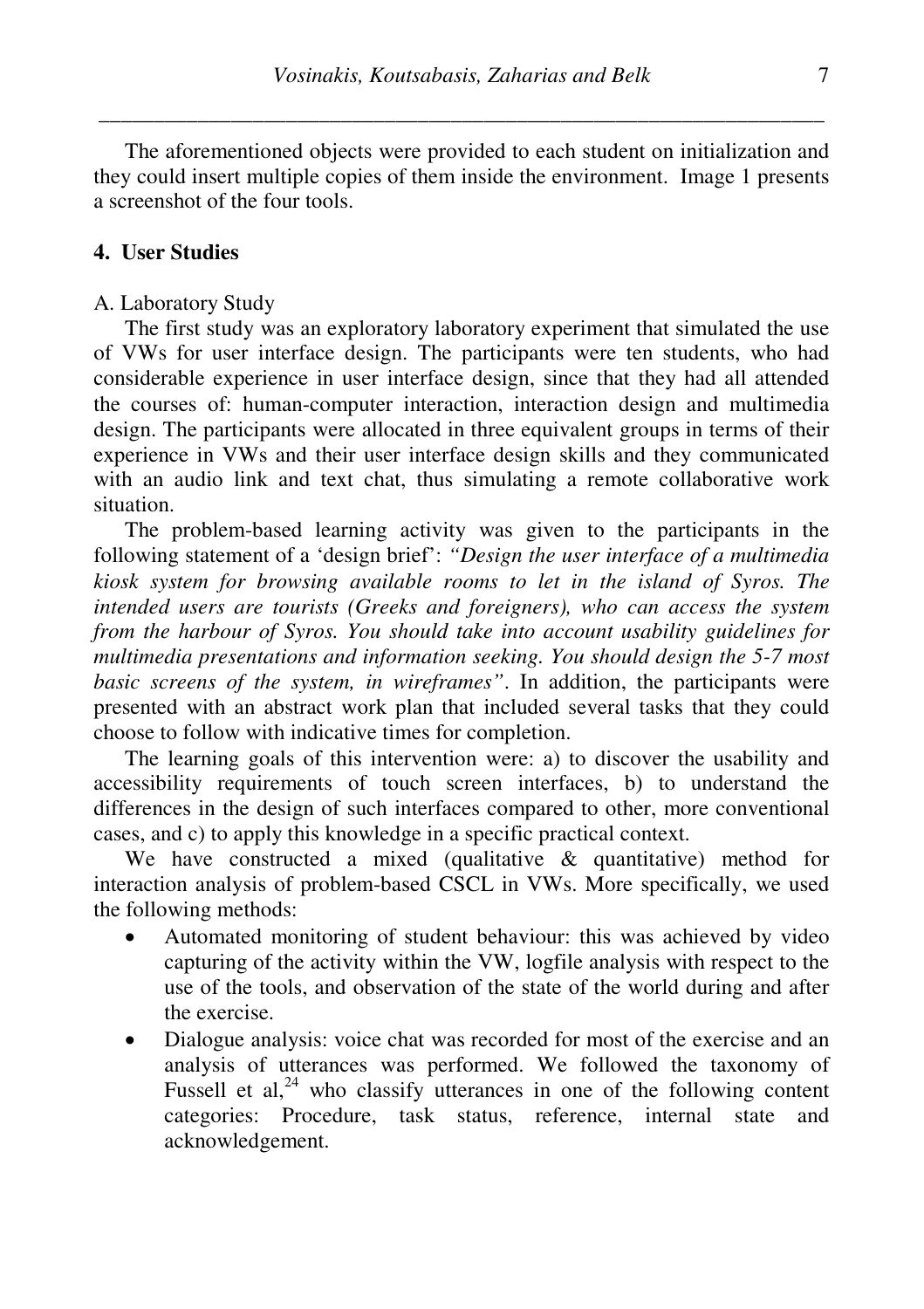- Students' self-reporting: we used a questionnaire that investigated several aspects of the problem-based CSCL experience, as well as follow-up discussion.
- Tutors' evaluation of the outcome: this was performed during the activity and also after the experiment taking into account all data gathered.

The method for interaction analysis explores the dimensions: 'task performance', 'group functioning', 'social support', and 'learning performance and performance', 'group functioning', 'social support', and 'learning performance and outcome'. The first three dimensions are those proposed by Daradumis et al,<sup>25</sup> while the fourth dimension was added to investigate issues of particular PBL process.



*Image 2* - Group presentation inside the VW

The learning intervention lasted for a total time of 6.5 hours. The first 2 hours were devoted to the tutorial about the use of the VW. Then, a total of 3.5 hours were devoted to the activity of user interface design, presentations (Image 2) and follow-up; a total of 1 hour was allocated to the breaks. Participants were asked how much time they would need to carry out the user interface task in a 'face to face' situation and deliver at the same quality: some of them answered about the same time (3.5 hours), others said about an hour less. This is a quite interesting result considering other time consuming activities in face to face situations like for example time and space arrangements. up; a total of 1 hour was allocated to the breaks. Part<br>uch time they would need to carry out the user interfac<br>tuation and deliver at the same quality: some of them<br>me (3.5 hours), others said about an hour less. This is<br>

All teams made use of the tools provided in the environment to document on the design process (Table 1).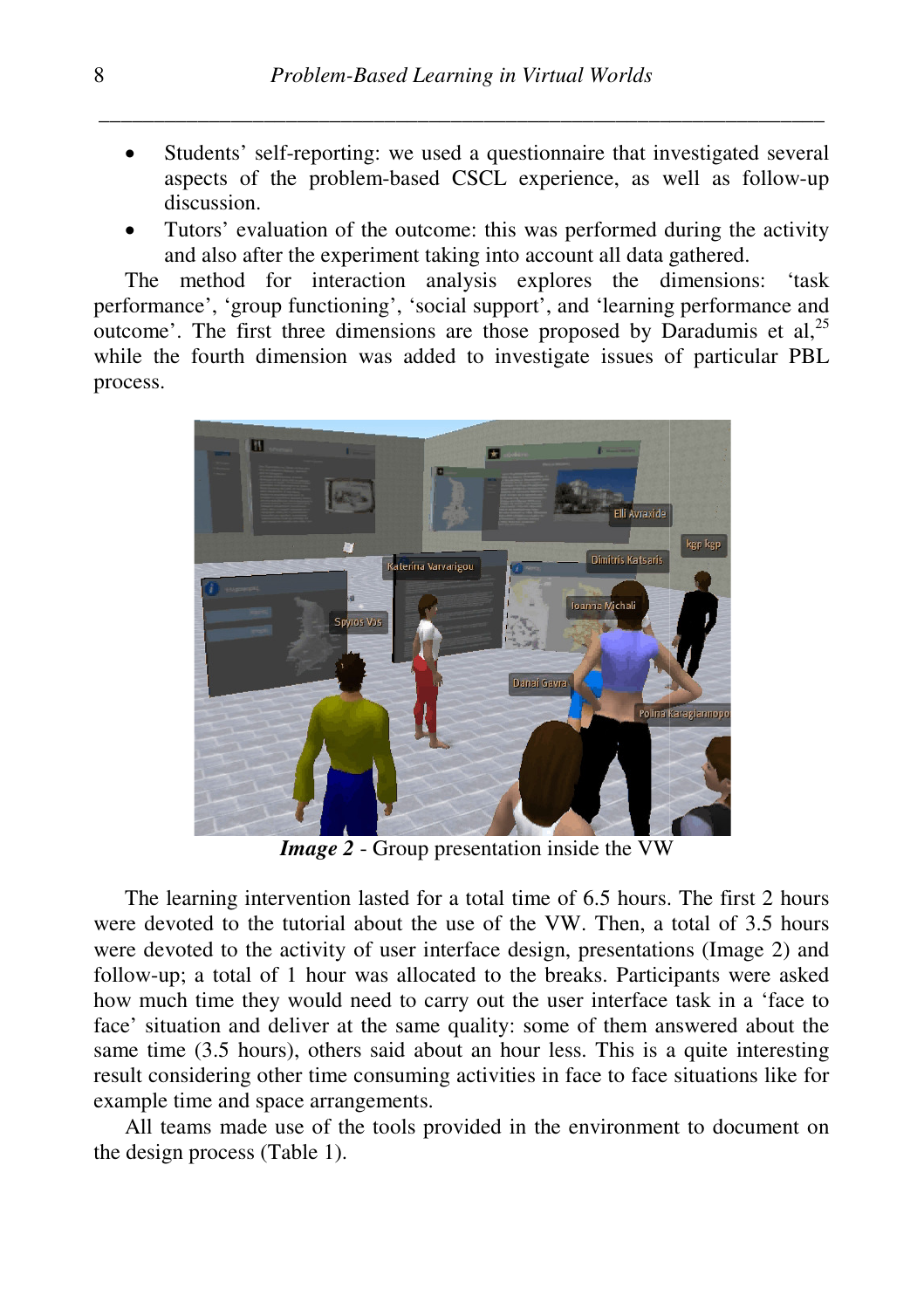| knowledge about the problem? (Bad $1\ 2\ 3\ 4\ 5\ 6\ 7\ 8\ 9\ 10\ 12$ Excellent). |         |               |          |         |  |
|-----------------------------------------------------------------------------------|---------|---------------|----------|---------|--|
|                                                                                   | Average | <b>Median</b> | Mode     | St.Dev. |  |
| <b>Resources</b>                                                                  | 5,5     |               |          | 2,9     |  |
| <b>Annotations</b>                                                                | 6       | 6             | 6        | 1,6     |  |
| <b>Comment listener</b>                                                           | 4,1     | 5.5           | $\Omega$ | 3,7     |  |
| <b>Interactive objects</b>                                                        | 6,7     |               |          | 1,4     |  |
| Chat (text)                                                                       | 7,5     | 8             | 9        | 1,9     |  |
| <b>Voice Chat</b>                                                                 | q       | 10            | 10       | 0.5     |  |

*Table 1* - What tools of the VW contributed to the development of your

With respect to the problem-solving capabilities demonstrated and related actions taken, we observed that students devoted a large portion of their available time to discuss about the understanding of the design problem. These were intertwined with intervals of self-directed learning, which occurred either from 'assignments' or 'requests' by other team mates (e.g. "will you find photos and content about hotels?") or from individual initiative (e.g. "I can find some text to write about Syros history"). This was also identified by the dialogue analysis (Image 3): most of discussion was about the procedure and task coordination (38.7%) and acknowledgements (24.0%), while less time was devoted to discuss about the task status (6.2%) and to refer to virtual objects and tools (11.0%).



*Image 3* - Types of utterances.

Self-evaluation of individual and group performance was quite similar for all participants. The average self-rating of their individual performance regarding the use of the system was:  $7$  (1: Bad – 10: Excellent) (st.dev.: 1.1). That was pretty much their rating about their team's performance, i.e.: an average of: 7.1 (st.dev.: 1.3). Their responses varied more, when they were asked about their performance with respect to the task of user interface design: they rated their individual performance with an average of 6 (st.dev.: 1.8) and their team's performance with an average of 5.9 (st.dev.: 1.9). Given that we closely observed the process, we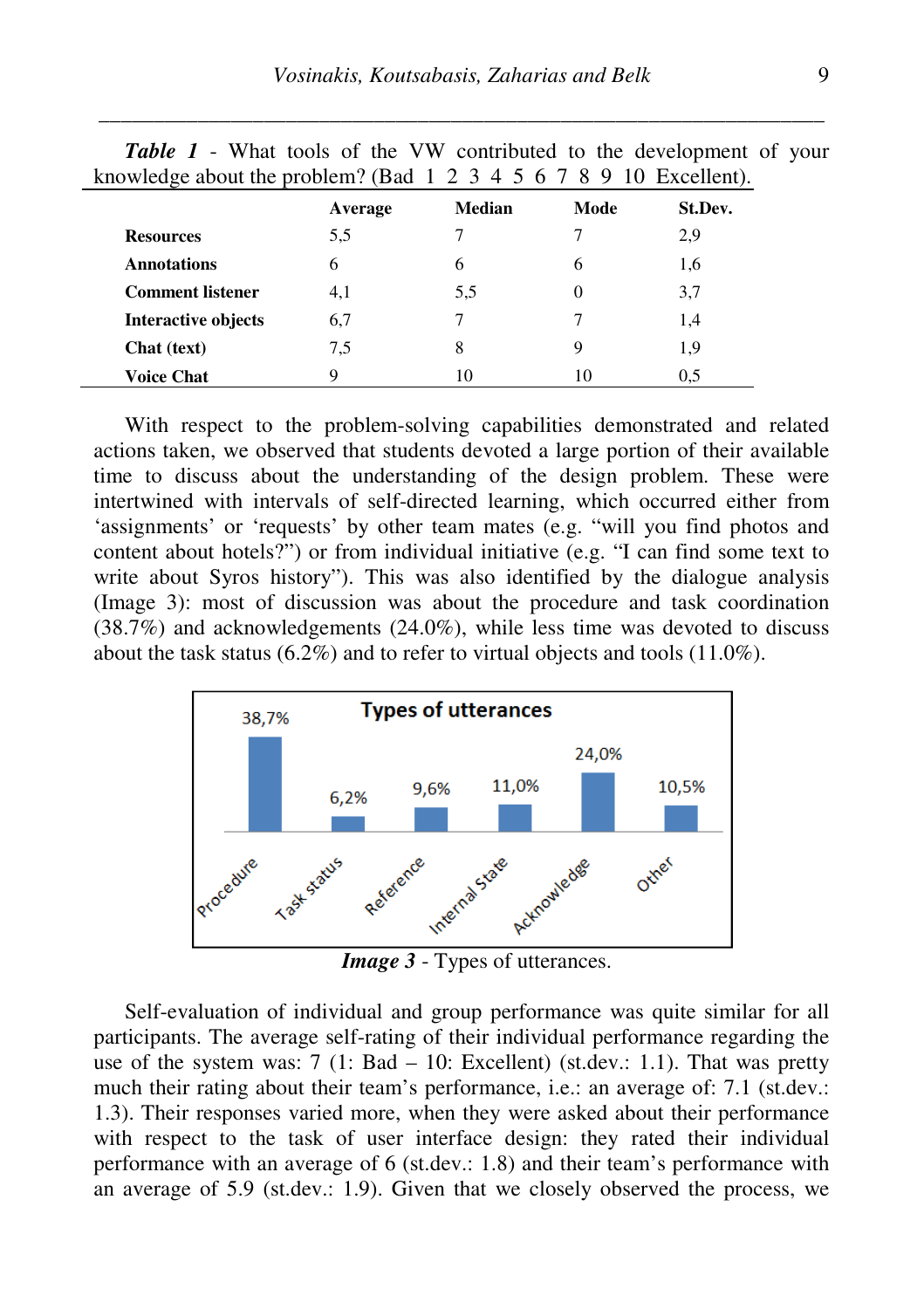consider these as rather misbalanced self-assessments: in fact, students faced many difficulties in using the VW, and the fact that they finally achieved to make use of the tools encouraged them to rate their performance rather highly than appropriate. On the other hand, the final outcome of the process was interesting from many aspects. Students have underestimated their performance in this respect because they needed more time for improvements.

With regard to active participation, we observed (mainly from dialogue analysis and self-reporting) that all participants were actively involved in the collaboration and conversations, especially in the first phases of the collaborative activity. All teams exhibited active interaction skills with respect to monitoring the progress of group work; this was evident especially from dialogue analysis: a rather large number of utterances were questions about how to proceed with the activity and specific tasks (14.1%), while there were also a large number of acknowledgements (24.0%) of group work. Each team used a different style of coordination of the work. All participants reported that the result of their work was a collaborative product and that the environment contributed to their collaboration.

Students performed very well with respect to social support: they were all highly motivated and acquainted to each other. More specifically, they rated their commitment towards the achievement of their goal at an average of 7.5 (1: Poor – 10: Excellent), and the main reason for this rating not being higher was that some of the participants got carried away out of their curiosity to explore the VW! When they had to wait for other team mates, they kept exploring the world in a playful manner.

Regarding conflict resolution, we identified that there were several disagreements during the learning task about aspects of the design. However, these were openly expressed, discussed and quickly resolved. This is a positive finding: the collaborating participants in the VW seem to be encouraged to individually contribute to group work as well as to constructively resolve conflicts that may arise.

Regarding the learning performance and outcomes, the main result was that all three teams achieved the goal of the exercise (i.e. to provide the design of the user interface of an information kiosk), at a fairly satisfactory level. All teams demonstrated interesting designs that took related guidelines and content into account. However they all reported that they would need more time to elaborate their design solutions. The participants reported that they gradually developed their knowledge about the activity at hand to a considerable extent (an average of 6; 1: Bad – 10: Excellent; st. dev.: 1.2). They also reported that they devoted about half of the time in self-directed learning: an average of 4.4 (1: None – 10: All; st.dev.:2.3). Also, when asked in which situations they best contributed to the team as with respect to whether they followed the agreed plan, they admitted that their contributions were more suitable when they stick to the plan (an average of 7.2; 1: Alone  $-10$ : "I stick to the plan"; st. dev.:1.9).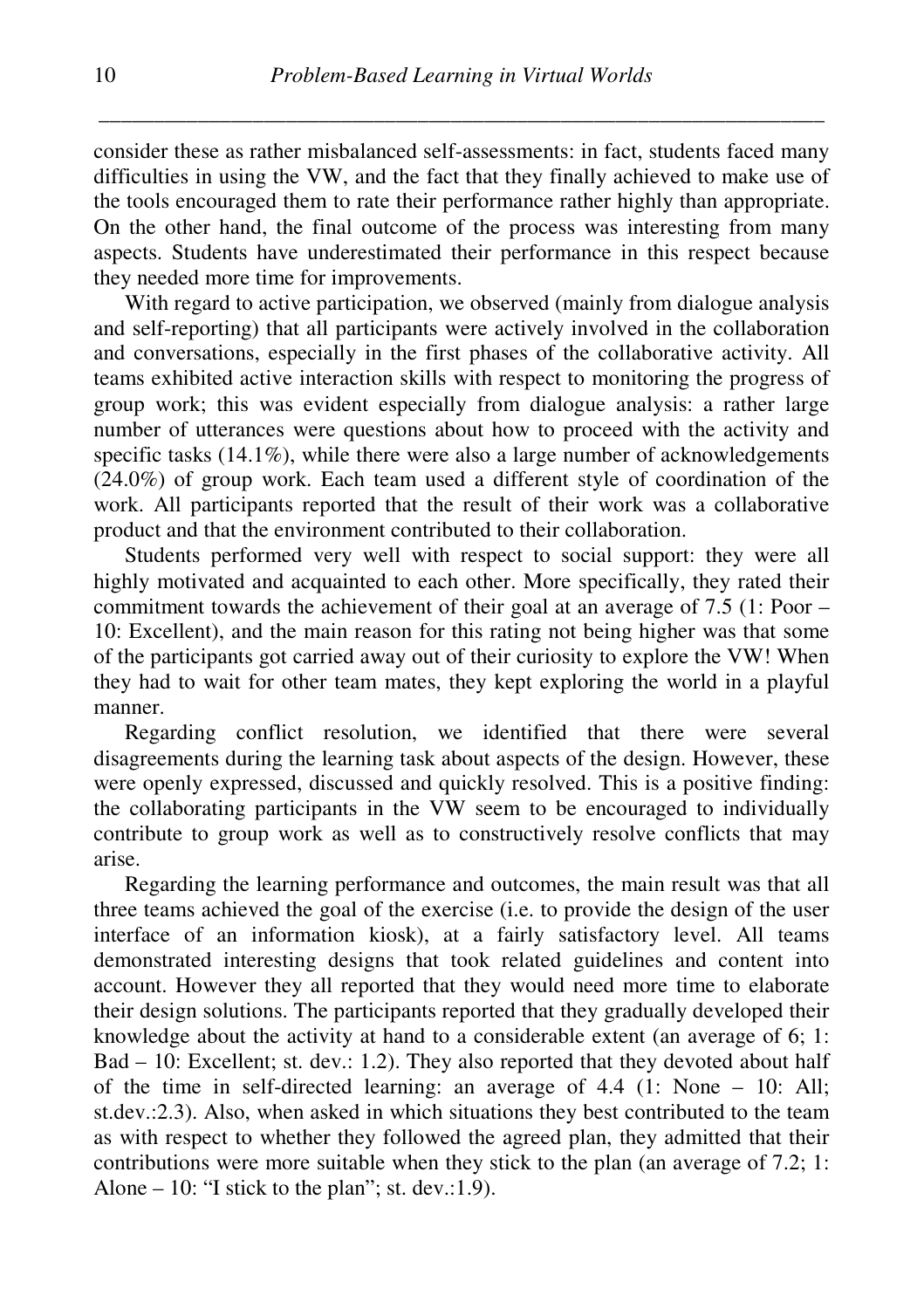Regarding the issue of developing problem-solving skills, students first reported on a number of problems faced: most students reported difficulties in using the VW, and a few found it difficult to document their design choices and their opinions with some of the tools provided. Then they reported on their ability to overcome these, an average of  $5.2$  (1: Bad – 10: Excellent; std. dev.: 2.4). The main reason for not performing better in this respect was that they had limited experience with previous use of VWs. However, we note that the final outcome of the activity, i.e. the user interface design was quite satisfactory for all teams.

The main positive aspects of the experience were identified as follows: (a) "Shared space": Participants felt engaged with the shared space and motivated to work towards their common goal. (b) "Persistence": Also, they highlighted that they could log off or postpone some of their activities in the world (especially when they performed self-directed learning) and that seeing the world as they had left it was extremely convenient to mentally focus fast on their task. (c) "The VW promotes problem-based collaboration": It was fairly easy to discuss about the task since that they had all material uploaded on the shared space, to compare design ideas and comment on others' work. (d) "Fun, engaging and immersive". Despite the long time in the lab, all participants were kept occupied in the  $VW(e)$ "Awareness of others' work, activity and progress", mainly as a motivating factor to one's own work.

The main problems identified are as follows: (a) "Focus on the VW environment, not on the task": some users' attention was for long on the difficulties of using the environment. (b) "Hard to perform organizational tasks": the teams did not manage to keep track of their decisions. (d) "The roles of participants were not mapped to their appearance" (e) "More 2D functions": e.g. the possibility to embed applications from their desktop environment to the VW. (f) "Familiarity with the environment": this was perhaps the most important constraint for this study: none was proficient with the use of a VW, despite some had limited expertise. They felt that if they were more familiar, the final result would be much better.

#### B. Field Study

The second study was based on the rationale of the first study but it was more like a field study rather than a laboratory study. Similarly the main purpose was to employ a VW environment for a problem-based learning task: designing user interfaces. The participants were forty students at the Computer Science Department at University of Cyprus, who were following the course in humancomputer interaction in the fourth year of studies. 57% of the participants were male and 43% were female and their age varied from 20 to 24.

The main pedagogical goal of this experiment was:

a) to design an interface according to multimedia and usability design guidelines,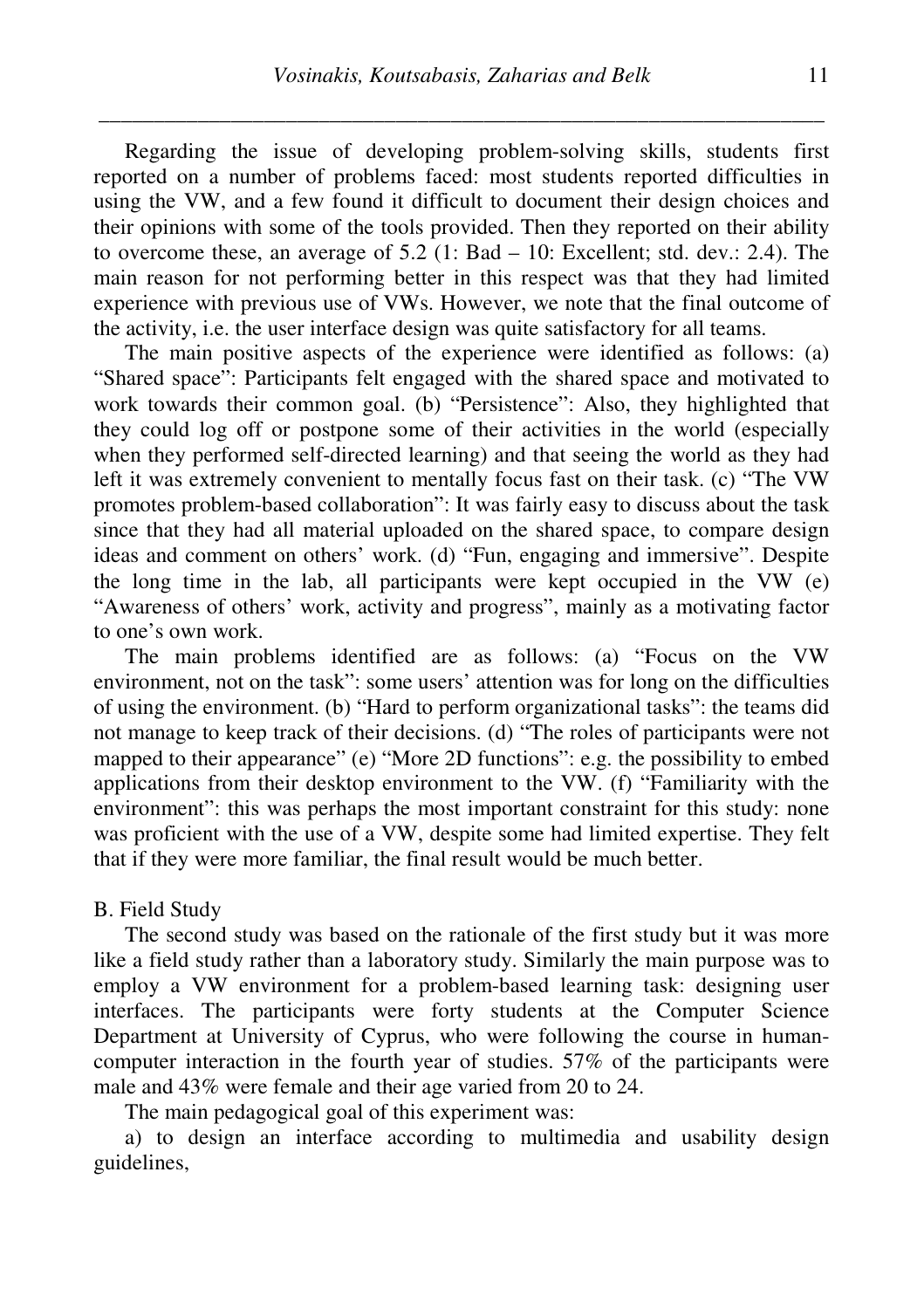b) to understand the differences and particularities of the design of such interfaces within VWs as compared to the design in a more conventional manner such as using a visual editor and

c) to apply this knowledge in a specific practical context.

The course took place three times weekly, twice for 75 min theoretical lectures every Tuesday and Friday, and once for a 120 min hands-on lab every Wednesday. The course content was primarily concentrated around principles of interaction design, usability and user experience, including key components of HCI such as requirements specification, task analysis, system design, prototype implementation, research methodologies, usability evaluation methods and techniques with an emphasis on heuristic evaluation and usability testing (see Table 1). The teaching team comprised of the authors themselves, who also provided technical support and facilitated the collaboration and learning activities during the whole intervention.



*Image 4* - A user interface prototype designed by the students and presented inworld.

This study lasted for two months and followed the HCI course programme. The participants formed eight groups (groups of 3-4 students) and each group had to design user interfaces for different interactive systems. The overall educational participants formed eight groups (groups of 3-4 students) and each group had to design user interfaces for different interactive systems. The overall educational objective was to teach the students all the phases of the Us (UCD) process utilizing a Virtual World. To undertake the learning tasks and activities, the same virtual world environment and the respective in-world collaboration tools and techniques (i.e., live text and voice chatting, forums for comments, etc.) were employed just like the first laboratory study described in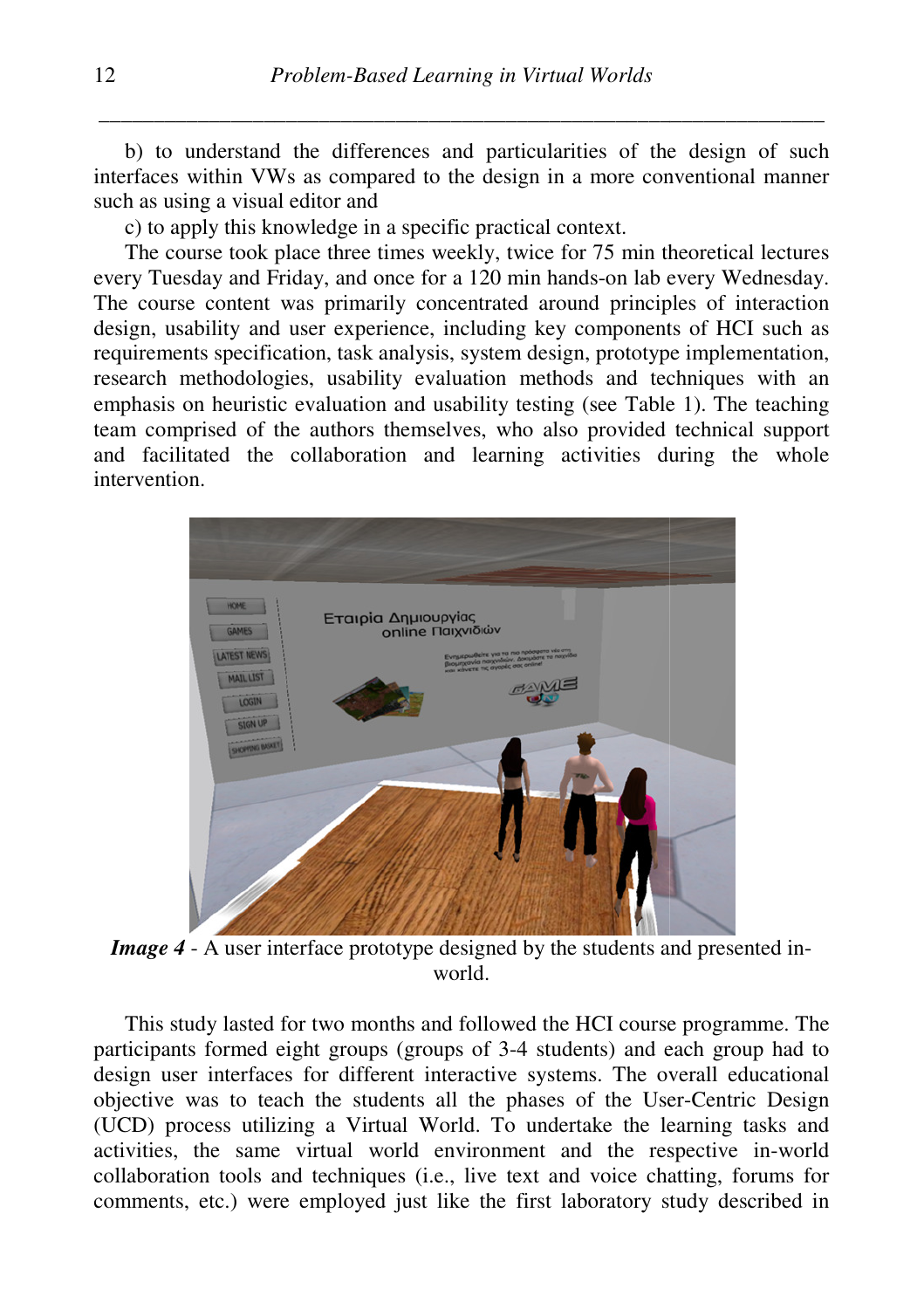previous sections. Most of the students did not have any previous experience with such a VW. Thus, a series of introductory tutorials on virtual worlds like Second Life, OpenSim, etc. were conducted (i.e., how to configure an avatar, how to create objects, etc.).

After the introductory courses, the students were assigned to design and develop interfaces for several interactive systems (e.g., Realtor's Agency, Online Game Shop, University's Management System, Smart Home Management System, etc.) utilizing the VW environment. The interface design of each system was based on the Logical User-Centered Interactive Design (LUCID) methodology.<sup>26</sup> Some indicative tasks the students had to undertake throughout the design/development cycle were: i) literature review on similar systems, ii) determine the typical users of the system, iii) analyse the interface's design, following the Hierarchical Task Analysis (HTA) methodology, iv) design and develop the system's interface prototypes (Image 4), v) design users' navigation model.

During the two-month project, the students participated in a weekly problembased learning activity through the VW. All students and the instructors created their avatars and all communication during the PBL activity was done through the VW environment. In each session, the students were initially given a problem. Then they had to discuss it using in-world chat tools and wrote notes such as, what information was known, what information was needed and they had to specify an action plan for working on the problem. Furthermore, the students engaged in an independent study on their learning issues, such as digital libraries and encyclopaedias and resource people (i.e., other avatars in the VW). Then, students shared and evaluated the resources they've gathered for the various learning issues and reviewed what they had learned from working on the problem. Throughout the PBL session, the instructors' avatars were acting as a facilitator and mentor; they asked the students to consider issues like, "what is it that you don't know?" or "where can you find that information?" or "what do you think should be done next?". The facilitators didn't provide clues to any of these questions, but rather, prompted the students to consider "next steps" and processes along the way, thus engaging them in a typical constructivist learning situation. Table 2 describes how typical PBL activities (according to  $(Barrett, 2005)^{27}$ ) were implemented in this study.

The main positive aspect was that the vast majority of the students felt that the VW provided the means for a fruitful collaboration. Students claimed that the environment functioned as a shared space where processes such as discussion and exchange of ideas, creation of new ideas and brainstorming were promoted in an effective and efficient way. For some of the students participation in this study provided a new way of communication and collaboration especially for those that didn't have similar experiences with others VWs before. Some of the students noted that the VW provided the opportunity for them to "prove their communication skills". Some of their comments are very expressive: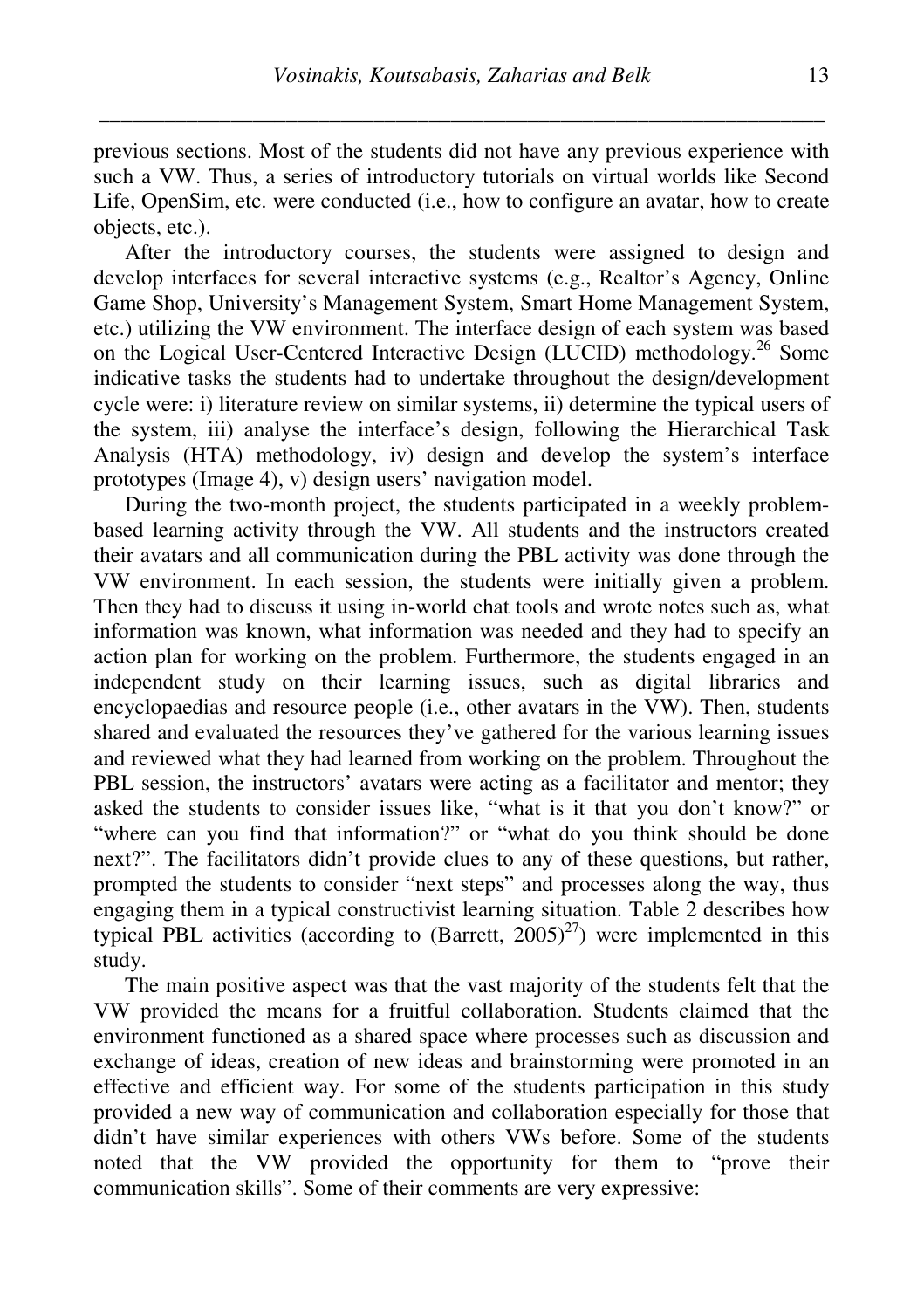- *"The VW helped us to share ideas for the design process".*
- *"I found the environment very useful while testing the interfaces we created".*
- *"Comments from teammates facilitated the learning process. Comment listener and chatting were the tools that helped me the most".*
- *"The VW helped us in the process of work allocation".*
- *"It helped me to be more patient with the other members of the team"*

## *Table 2* - Implementation of typical PBL activities in the VW - adapted from (Barrett, 2005)

| <b>Typical PBL activities</b>                        | Interface design in the VW                            |  |  |
|------------------------------------------------------|-------------------------------------------------------|--|--|
| 1) Students are presented with a problem             | Students make use<br>of VW tools<br>and               |  |  |
| "Design interactive interfaces for the system of     | discuss<br>affordances<br>the<br>problem<br>to<br>and |  |  |
| your choice according to the main user tasks you     | coordinate<br>learning<br>(happens)<br>their<br>own   |  |  |
| have identified"                                     | throughout the course).                               |  |  |
| 2) Students discuss the problem in small             | Introductory lectures were given on the PBL           |  |  |
| groups.                                              | processes, the OpenSimulator environment and          |  |  |
| They clarify the facts of the case.                  | the LSL scripting language                            |  |  |
| They define what the problem is.                     | Chat tool were used for collaboration                 |  |  |
| They brainstorm ideas based on the prior             | The "Annotation" tool is used to make notes           |  |  |
| knowledge.                                           | and clarify and define the problem and the            |  |  |
| They identify what they need to learn to work        | learning issues                                       |  |  |
| on the problem, what they do not know (learning      |                                                       |  |  |
| issues).                                             |                                                       |  |  |
| They reason through the problem and they             |                                                       |  |  |
| specify an action plan for working on the problem    |                                                       |  |  |
| 3) Students engage in independent study on           | The "Resource" object was utilized to access          |  |  |
| their learning issues outside the tutorial. This can | external Web resources.                               |  |  |
| include: library, databases, the web, resource       | The "Comment Recorder" is used to record              |  |  |
| people and observations                              | user messages                                         |  |  |
|                                                      | The Annotation tool is used to make notes             |  |  |
|                                                      | while studying the learning issues respectively       |  |  |
| 4) They come back to the PBL tutorial(s)             | The Chat tool was used for synchronous                |  |  |
| sharing information, peer teaching and working       | communication                                         |  |  |
| together on the problem                              | The "Annotation" tool was used to share the           |  |  |
|                                                      | findings of each student                              |  |  |
|                                                      | The "InterfaceElement" object was used as a           |  |  |
|                                                      | shared interactive canvas thus helping them to        |  |  |
|                                                      | work together                                         |  |  |
| 5) They present their solution to the problem        | The "InterfaceElement" object was used in             |  |  |
|                                                      | order to present their solution                       |  |  |
| 6) They review what they have learned from           | Chat tool was used                                    |  |  |
| working on the problem.                              | Students were "flying" from island to island          |  |  |
| Participants engage in self, peer and tutor          | to see the work of their peers                        |  |  |
| review of the PBL process and reflect on each        |                                                       |  |  |
| person's contribution to that process                |                                                       |  |  |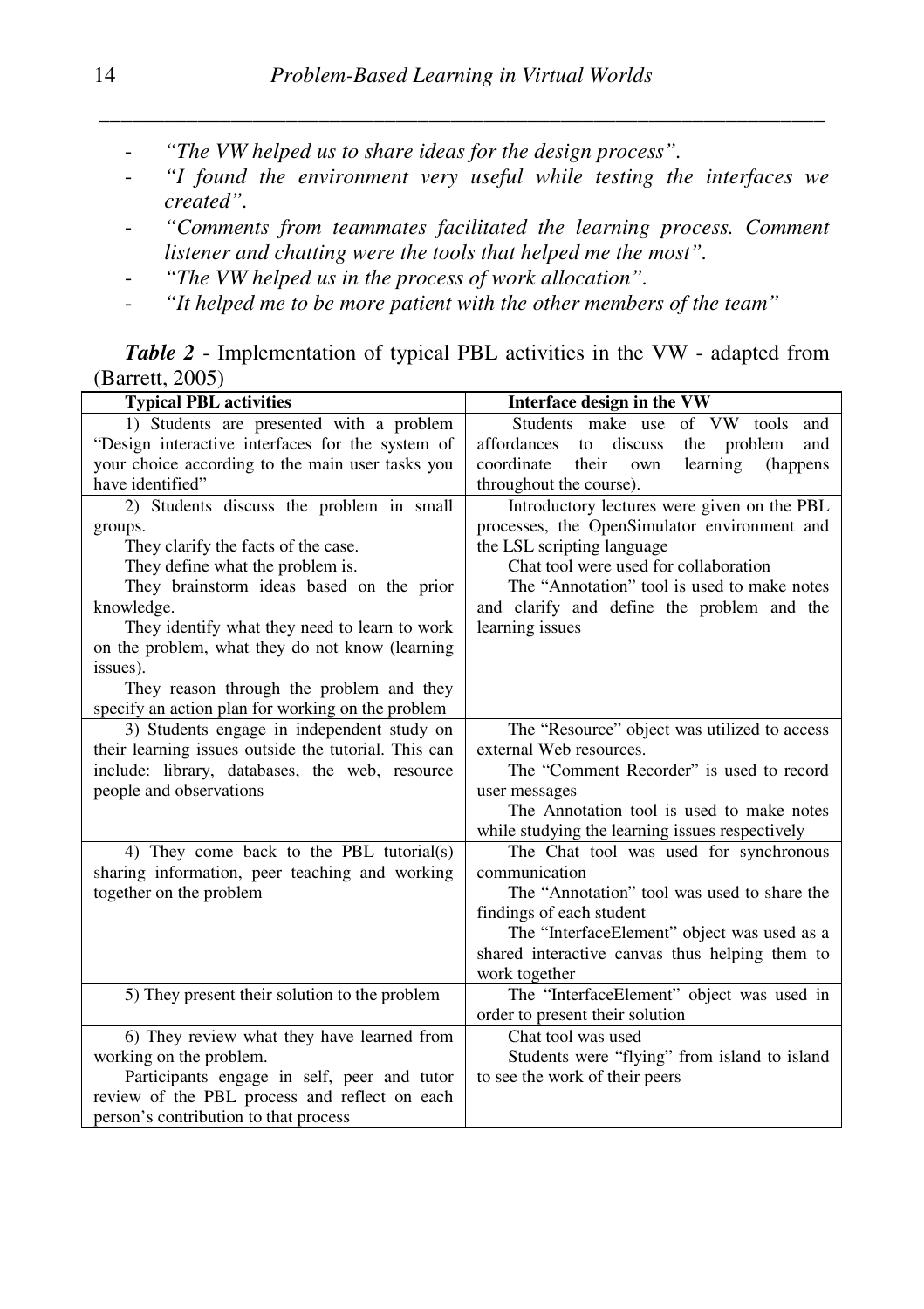They also pointed out the affordance of persistence of the VW, which was a highly motivating factor to go on for a period of two months. Additionally they emphasized the ability to see the work and the progress that other groups had achieved. Such kind of transparency was unprecedented for the most of the students, which led to a greater engagement and positive feelings despite the several technical problems.

The main problems identified were very much alike as the ones found in the first study. There was a strong focus on handling technical problems that aroused. In addition students stated that they would need more 2D functionalities such as the possibility to embed and share applications from their desktop environment to the VW, to co-edit documents etc. Another problem that was common between the two empirical studies was the issue of familiarity with the environment. The majority of the students did not have previous experiences with such VWs, while some of them claimed that VW would have to be more "authentic" in terms of representational fidelity.

## **5. Discussion**

The results and experiences of the user studies indicate that VWs have a considerable potential as constructivist learning environments, provided that learning interventions are designed as authentic problems, students are engaged in co-creation activities, and related tools and provided inside the VW. On the other hand, they still lack the usability and robustness of more traditional computer supported approaches, such as the Web, and a lot of time and effort has to be invested to properly prepare and support the learning environment throughout the courses.

A notable advantage of the use of the VW compared to other technologymediated approaches to PBL lies in the awareness and integration. The group progress was visible to all, so both the tutors and the groups could be aware of the activities that took place, observe and comment on the documents and solutions that were proposed. This integrated environment allowed remote users to collaboratively construct solutions and communicate in real-time using voice or text chat. In the second case they could also record their discussion for later use. Furthermore, the VW and the tools created for the course offered various collaboration capabilities that allowed the group to work on their solution in parallel and exchange opinions and ideas through messages, drawings and sketches. Finally, the creative freedom offered by the VW in the sense that students could modify their appearance and construct and decorate their own collaborative space was highly engaging for most of them. These results comply with the claims that VWs have significant potential as constructivist learning environments. Students were engaged in the medium and, despite the difficulties, managed to complete their tasks in a highly collaborative and constructive process.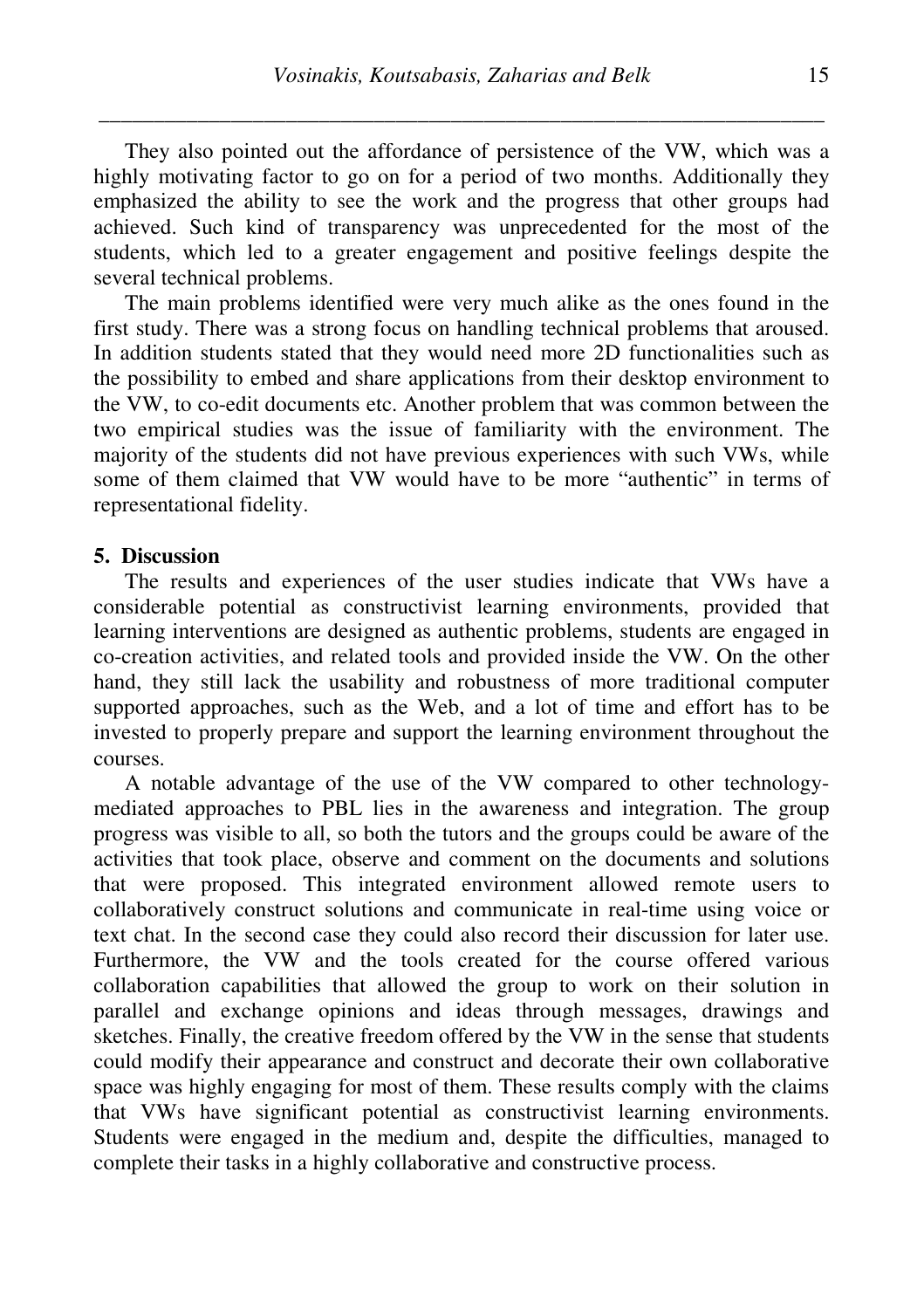On the other hand, the problems identified were sometimes critical and required interventions from the instructors. These findings suggest that VWs are still not mature enough as learning environments, and further research is needed to improve their usability and effectiveness. Inexperienced users find it difficult to navigate and manipulate elements in 3D and the large number of available commands and parameters needed to make full use of the environment made the user interface quite complicated. Therefore, in-world support by experienced users should be available during the learning activities in order to assist new users to overcome such difficulties. Furthermore, PBL activities are based on student collaboration and there was a notable lack of collaborative work tools in the VW. Elements such as shared documents and sketchboards would be useful during these activities. Ideally, as some students suggested, these tools should be interfaced with well known desktop applications that they are familiar with, such as word processing and image processing programs. Finally, VWs are also lacking tools and metaphors for organizational coordination and awareness, e.g. means to visualize work progress, task dependencies, user roles and assignments. To overcome these issues, the design of VWs as constructivist learning environments has to take into account CSCW methods and practices in combination to intuitive metaphors for the 3D user interface.

## **Notes**

- <sup>1</sup> John Pearson, 'Investigating ICT Using Problem-Based Learning in Face-to-face and Online Learning Environments'. *Computers & Education* 47 (2006): 56–73.
- <sup>2</sup> John R. Savery and Thomas M. Duffy, 'Problem Based Learning: an Instructional Model and its Constructivist Framework', in B.G. Wilson, ed., *Designing constructivist learning environments*, (Englewood Cliffs, 1995), 135–148.
- <sup>3</sup> Cindy E. Hmelo-Silver, 'Problem-Based Learning: What and How Do Students Learn?', *Educational Psychology Review* 16 (2004): 235-266.
- 4 Roisin Donnelly, 'Blended Problem-Based Learning for Teacher Education: Lessons Learnt', *Learning, Media and Technology* 31 (2006): 93-116.
- <sup>5</sup> Jancis K. Dennis, 'Problem-Based Learning in Online vs. Face-to-face', *Education for Health* 16 (2003): 198–209.
- 6 Selcuk Ozdemir, *The Effects of Individual and Collaborative Problem-Based Learning Using an Online Asynchronized Learning Tool on Critical Thinking Abilities, Academic Achievements, and Attitudes Toward Internet Use*, Phd dissertation, (Ankara: Gazi University Graduate School of Educational Sciences, 2005).
- 7 Simon Bignell and Vanessa Parson, 'Best practice in Virtual Worlds Teaching: A Guide to Using Problem-Based Learning in Second Life', viewed 7 November 2011, Online archive available at <http://previewpsych.org/BPD2.0.pdf>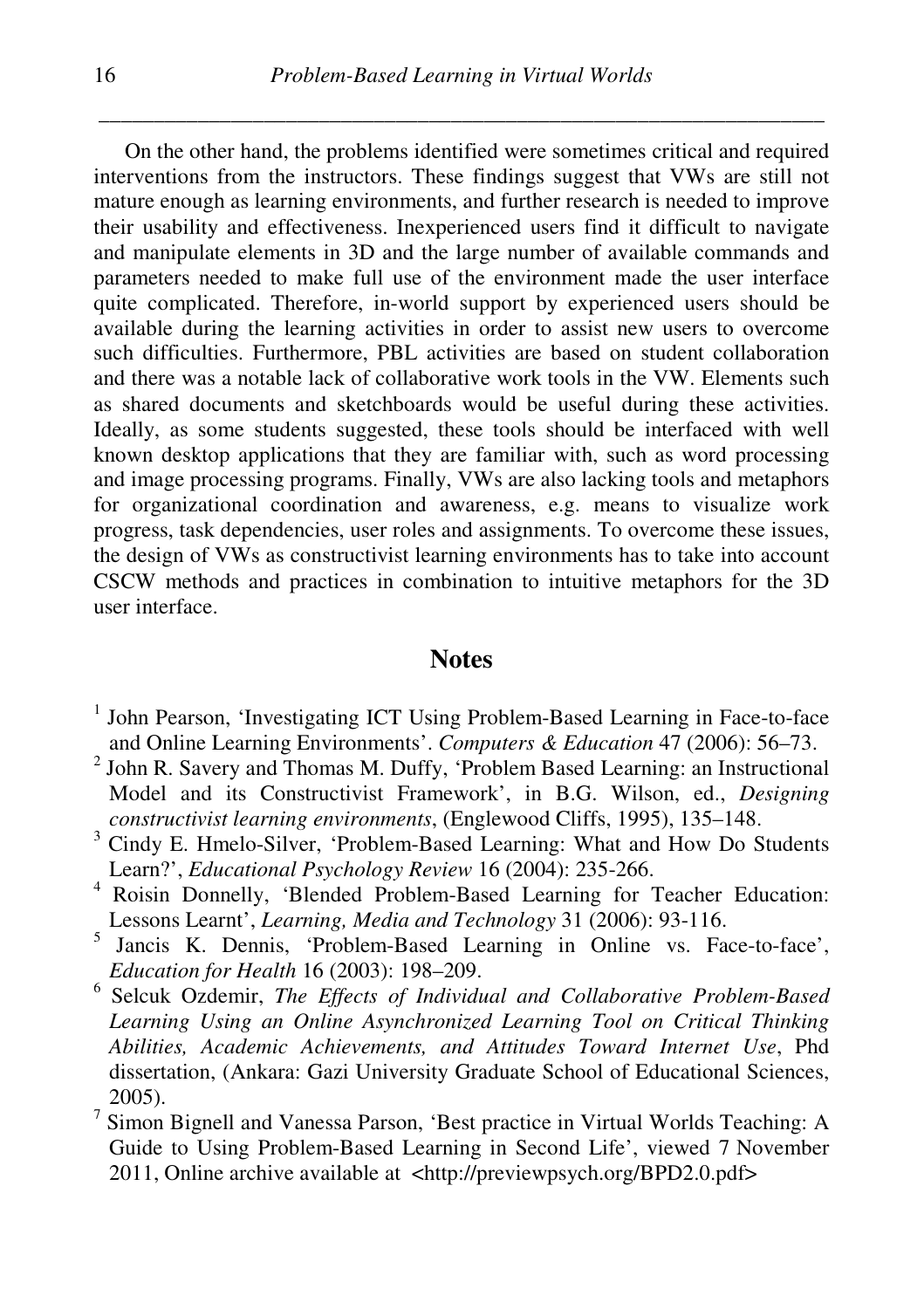- <sup>8</sup> Christos Bouras, Eri Giannaka and Thrasyvoulos Tsiatsos, 'Virtual Collaboration Spaces: the EVE Community', *Proceedings of 2003 Symposium on Applications and the Internet* (2003): 48-55.
- <sup>9</sup> Andrea De Lucia, Rite Francese, Ignazio Passero and Genoveffa Tortora, 'Development and Evaluation of a Virtual Campus on Second Life: The Case of SecondDMI', *Computers & Education* 52 (2009): 220-233.
- <sup>10</sup> Teresa Monahan. Gavin McArdle, and Michela Bertolotto, 'Virtual reality for Collaborative E-Learning', *Computers & Education* 50 (2008): 1339-1353.
- <sup>11</sup> Elaine Brown, Marie Gordon and Mike Hobbs, 'Second Life as a Holistic Learning Environment for Problem-Based Learning and Transferable Skills', in *Proceedings of Researching Learning in Virtual Environments Conference*, (2008): 39-48.
- <sup>12</sup> Judith Good, Katherine Howland and Liz Thackray, 'Problem-Based Learning Spanning Real and Virtual Words: a Case Study in Second Life', *Alt-J: Research in Learning Technology* 16 (2008): 163-172.
- <sup>13</sup> Nicholas Omale, Wei-Chen Hung, Lara Luetkehans and Jessamine Cooke-Plagwitz, 'Learning in 3-D Multiuser Virtual Environments: Exploring the use of Unique 3-D Attributes for Online Problem-Based Learning', *British Journal of Educational Technology* 40 (2009): 480-495.
- <sup>14</sup> Shailey Minocha and Ahmad Reeves, 'Design of Learning Spaces in 3D Virtual Worlds: an Empirical Investigation of Second Life', *Learning, Media and Technology* 35 (2010): 111-137.
- <sup>15</sup> Alvaro Sánchez, Jose María Barreiro, Victor Maojo, 'Design of Virtual Reality Systems for Education: A Cognitive Approach', *Education and Information Technologies* 5 (2000): 345-362.
- <sup>16</sup> Carina Girvan and Timothy Savage, 'Identifying an Appropriate Pedagogy for Virtual Worlds: A Communal Constructivism Case Study', *Computers & Education* 55 (2010): 342-349.
- <sup>17</sup> Bignell and Parson, 'Best Practice in Virtual Worlds teaching: A Guide to Using Problem-Based Learning in Second Life'.
- <sup>18</sup> Brown, Gordon and Hobbs, 'Second Life as a Holistic Learning Environment for Problem-Based Learning and Transferable Skills'.
- <sup>19</sup> Good, Howland and Thackray, 'Problem-Based Learning Spanning Real and Virtual Words: a Case Study in Second Life'.
- $20$  Omale et al, 'Learning in 3-D Multiuser Virtual Environments: Exploring the use of Unique 3-D Attributes for Online Problem-Based Learning'.
- <sup>21</sup> Ioannis Vrellis, Nikiforos M. Papachristos, Joan Bellou, Nikolaos Avouris and Tassos A. Mikropoulos, 'Designing a Collaborative Learning Activity in Second Life An Exploratory Study in Physics', in *Proceedings of the 10th IEEE International Conference on Advanced Learning Technologies*, (2010).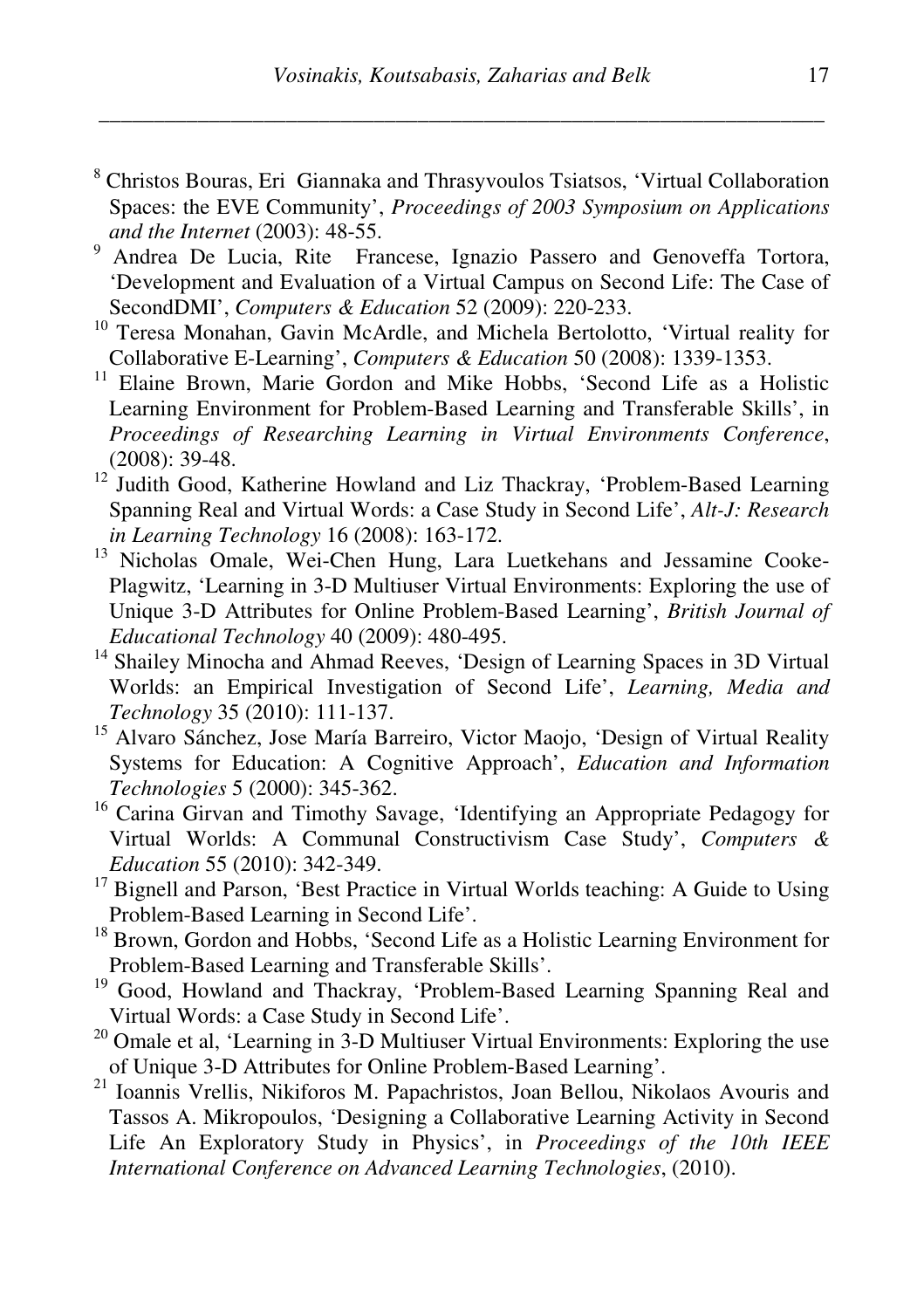$2^2$  'Open Simulator Home Page', viewed 7 October 2011, <http://www.opensimulator.org>

<sup>23</sup> 'FreeSwitch Home Page', viewed 7 October 2011, <http://www.freeswitch.org>

- <sup>24</sup> Susan R. Fussell, Robert E. Kraut and Jane Siegel, 'Coordination of Communication: Effects of Shared Visual Context on Collaborative Work', in *Proceedings of the 2000 ACM conference on Computer supported cooperative work*, ACM, (2000): 21-30.
- <sup>25</sup> Thanasis Daradoumis, Alejandra Martinez-Mones and Fatos Xhafa, 'A Layered Framework for Evaluating On-line Collaborative Learning Interactions', *International Journal of Human-Computer Studies* 64 (2006): 622-635.
- <sup>26</sup> Charles B. Kreitzberg, *The LUCID Framework: An Introduction*, (New Jersey: Cognetics Corporation, 2000).
- <sup>27</sup> Terry Barrett, Iain Mac Labhrainn and Helen Fallon, eds., *Handbook of Enquiry and Problem-based Learning*. (Galway: AISHE and CELT, 2005).

# **Bibliography**

Barrett, Terry, Mac Labhrainn, Iain and Fallon, Helen, eds., *Handbook of Enquiry and Problem-based Learning*. Galway: AISHE and CELT, 2005.

Bignell, Simon and Parson, Vanessa. 'Best practice in Virtual Worlds teaching: A Guide to Using Problem-Based Learning in Second Life', Online archive available at http://previewpsych.org/BPD2.0.pdf [accessed Jan. 2011]

Bouras, Christos, Giannaka, Eri and Tsiatsos, Thrasyvoulos. 'Virtual Collaboration Spaces: the EVE Community'. In *Proceedings of 2003 Symposium on Applications and the Internet*, 48-55, 2003.

Brown, Elaine, Gordon, Marie and Hobbs, Mike. 'Second Life as a Holistic Learning Environment for Problem-Based Learning and Transferable Skills'. In *Proceedings of Researching Learning in Virtual Environments Conference*, 39-48, 2008.

Daradoumis, Thanasis, Martinez-Mones, Alejandra and Xhafa, Fatos. 'A Layered Framework for Evaluating On-line Collaborative Learning Interactions'. *International Journal of Human-Computer Studies* 64 (2006): 622-635.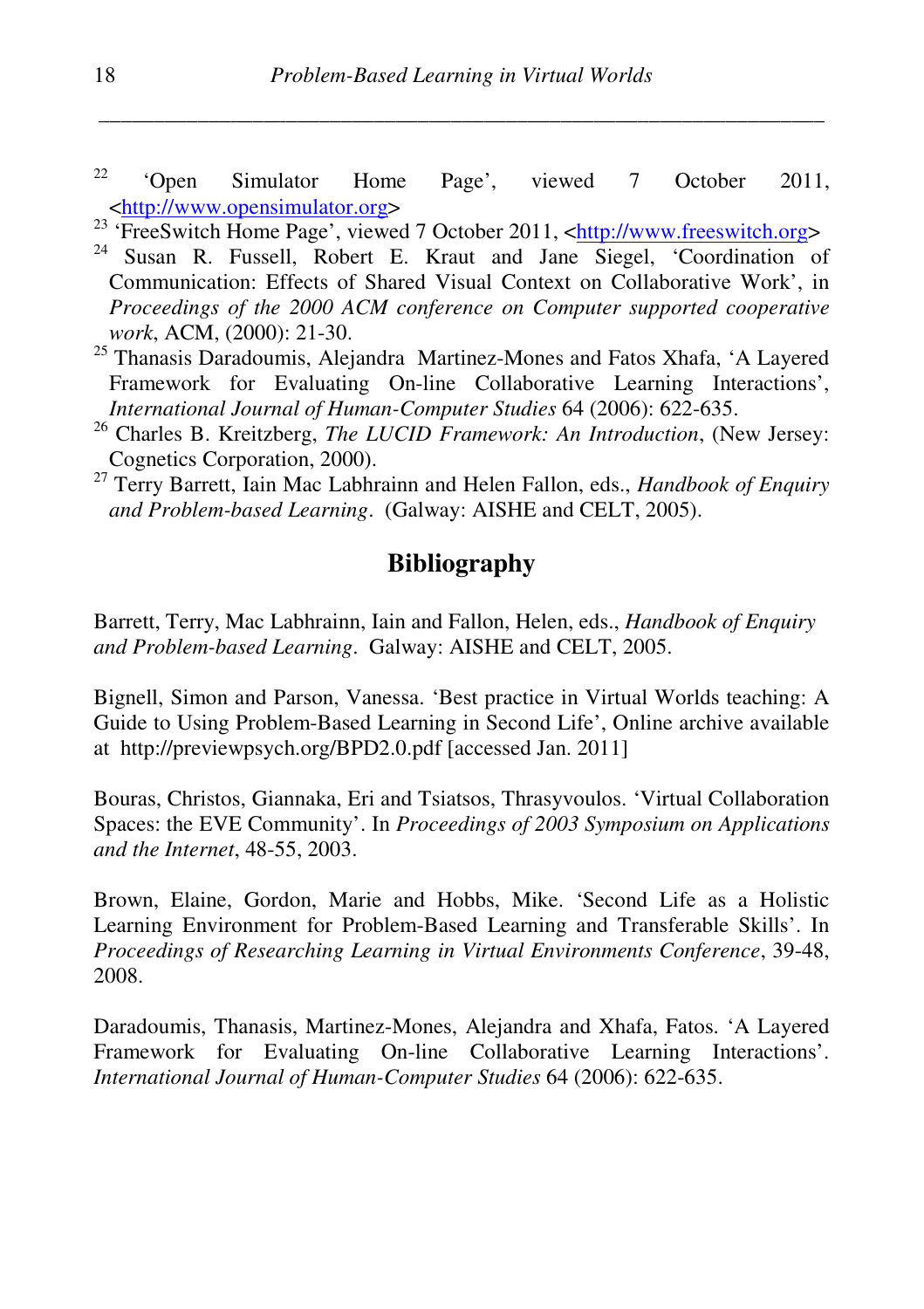De Lucia, Andrea, Francese, Rite, Passero, Ignazio and Tortora, Genoveffa. 'Development and Evaluation of a Virtual Campus on Second Life: The Case of SecondDMI'. *Computers & Education* 52 (2009): 220-233.

Dennis, Jancis K. 'Problem-Based Learning in Online vs. Face-to-face'. *Education for Health* 16 (2003): 198–209.

Donnelly, Roisin. 'Blended Problem-Based Learning for Teacher Education: Lessons Learnt'. *Learning, Media and Technology* 31 (2006): 93-116.

Fussell, Susan R., Kraut Robert E. and Siegel, Jane. 'Coordination of Communication: Effects of Shared Visual Context on Collaborative Work'. In *Proceedings of the 2000 ACM conference on Computer supported cooperative work*, 21-30. ACM, 2000.

Girvan, Carina and Savage, Timothy. 'Identifying an Appropriate Pedagogy for Virtual Worlds: A Communal Constructivism Case Study'. *Computers & Education* 55 (2010): 342-349.

Good, Judith, Howland, Katherine and Thackray, Liz. 'Problem-Based Learning Spanning Real and Virtual Words: a Case Study in Second Life'. *Alt-J: Research in Learning Technology* 16 (2008): 163-172.

Hmelo-Silver, Cindy E. 'Problem-Based Learning: What and How Do Students Learn?'. *Educational Psychology Review* 16 (2004): 235-266.

Kreitzberg, Charles B. *The LUCID Framework: An Introduction*. New Jersey: Cognetics Corporation, 2000.

Minocha, Shailey and Reeves, Ahmad. 'Design of Learning Spaces in 3D Virtual Worlds: an Empirical Investigation of Second Life'. *Learning, Media and Technology* 35 (2010): 111-137.

Monahan, Teresa, McArdle, Gavin and Bertolotto, Michela. 'Virtual Reality for Collaborative E-Learning'. *Computers & Education* 50 (2008): 1339-1353.

Omale, Nicholas, Hung, Wei-Chen, Luetkehans, Lara and Cooke-Plagwitz, Jessamine. 'Learning in 3-D Multiuser Virtual Environments: Exploring the Use of Unique 3-D Attributes for Online Problem-Based Learning'. *British Journal of Educational Technology* 40 (2009): 480-495.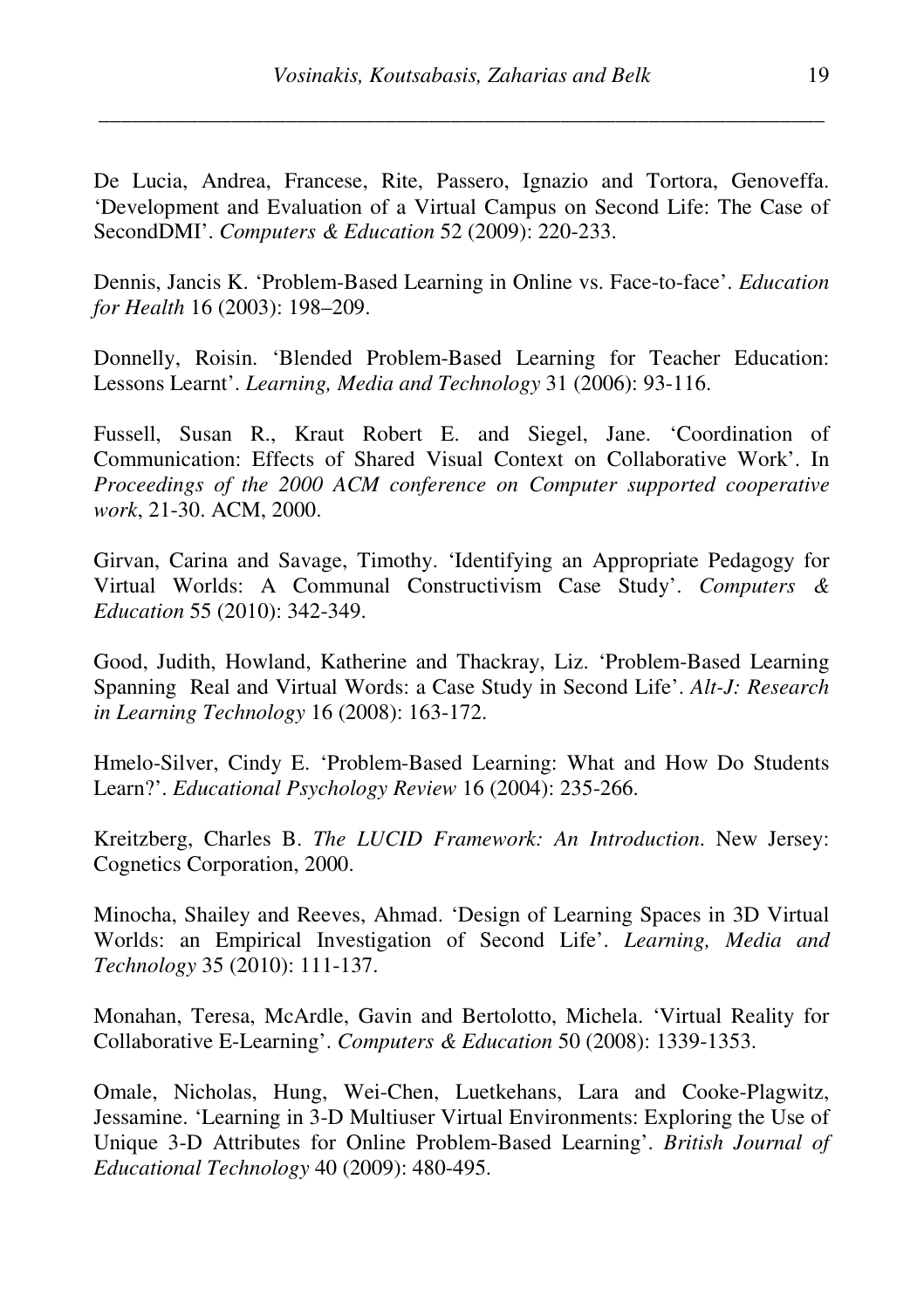Ozdemir, Selcuk. 'The Effects of Individual and Collaborative Problem-Based Learning using an Online Asynchronized Learning Tool on Critical Thinking Abilities, Academic Achievements, and Attitudes toward Internet Use', Phd dissertation, Ankara: Gazi University Graduate School of Educational Sciences, 2005.

Pearson, John. 'Investigating ICT using Problem-Based Learning in Face-to-face and Online Learning Environments'. *Computers & Education* 47 (2006): 56–73.

Sánchez, Alvaro, Barreiro, Jose María and Maojo, Victor. 'Design of Virtual Reality Systems for Education: A Cognitive Approach'. *Education and Information Technologies*, 5 (2000): 345-362.

Savery, John R. and Duffy, Thomas M. 'Problem Based Learning: an Instructional Model and its Constructivist Framework'. In *Designing constructivist learning environments*, edited by B.G. Wilson, 135–148, Englewood Cliffs, 1995.

Vrellis, Ioannis, Papachristos, Nikiforos M., Bellou, Joan, Avouris, Nikolaos and Mikropoulos, Tassos A. 'Designing a Collaborative Learning Activity in Second Life: An Exploratory Study in Physics'. In *Proceedings of the 10th IEEE International Conference on Advanced Learning Technologies*, 2010.

**Spyros Vosinakis** is a Lecturer at the Department of Product and Systems Design Engineering, University of the Aegean, Greece. His research interests include: Virtual Reality, Intelligent Virtual Agents, Collaborative Virtual Environments, Adaptation and Personalization in 3D Environments.

**Panayiotis Koutsabasis** is a Lecturer at the Department of Product and Systems Design Engineering, University of the Aegean, Greece. His research interests include: design and evaluation methods for HCI, natural HCI, intelligent and personalized interaction, User Experience studies and systems thinking in Interaction Design.

**Panagiotis Zaharias** is a Visiting Academic at the Department of Computer Science, University of Cyprus. His research interests include: E-learning design, Usability and User experience evaluation methods, Virtual worlds in education and training, Serious games and MMOGs.